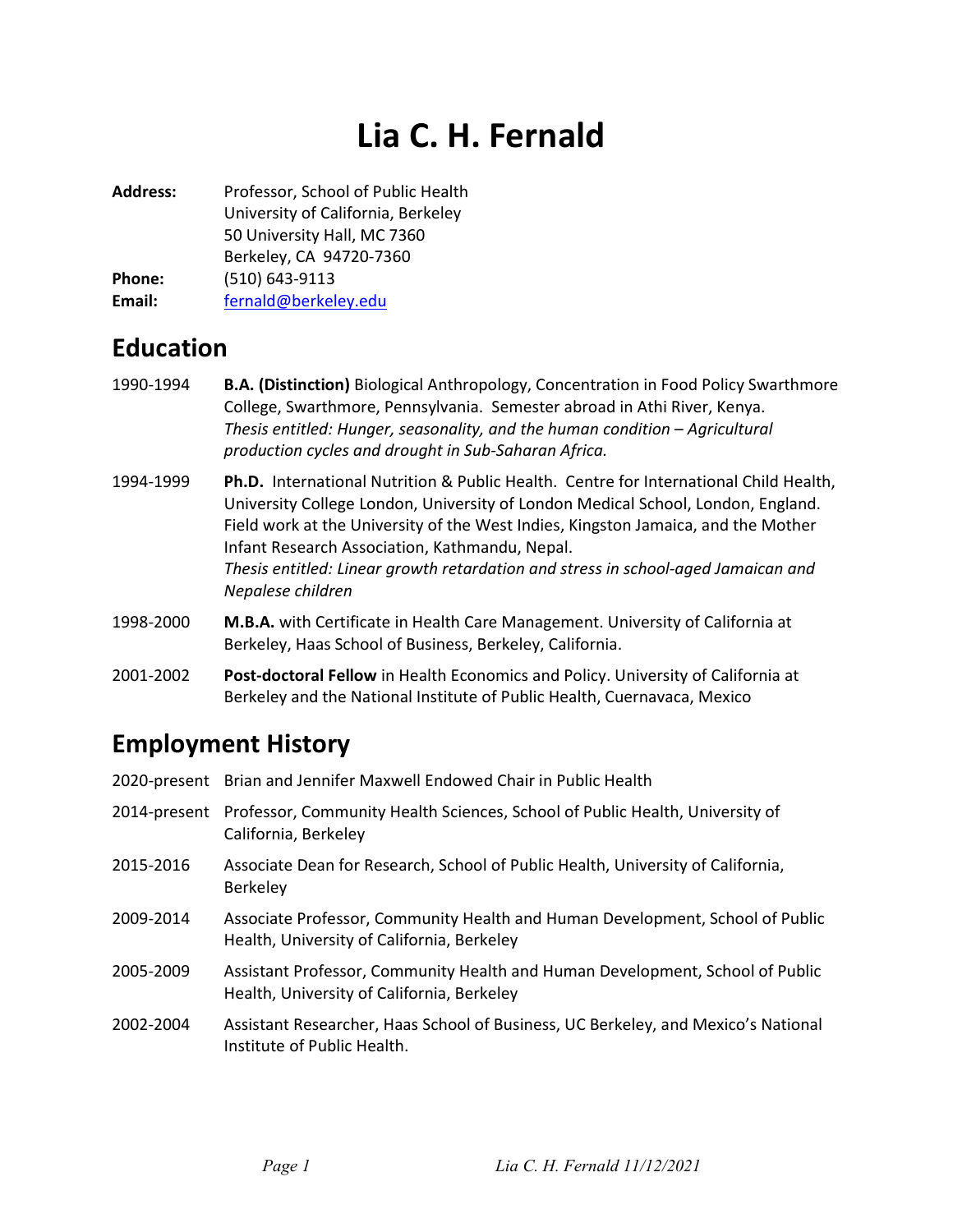# Honors and Awards

| Fulbright Full Research Grant for study of Public Health in Jamaica.              |
|-----------------------------------------------------------------------------------|
| National Institutes of Health Individual Research Scientist Award (F31) for Ph.D. |
| Caribbean Commonwealth Medical Research Council Grant for Ph.D.                   |
| Overseas Research Students Award for support for Ph.D.                            |
| Kaiser Award for support of M.B.A., Haas School of Business, UC Berkeley.         |
| Haas Academic Scholarship for tuition for M.B.A., UC Berkeley.                    |
| Dean's Award, Walter A. Haas School, UC Berkeley.                                 |
| National Institutes of Health Pediatric Research Loan Repayment Program Award     |
| Scholar's Award, American Psychosomatic Society                                   |
| National Institutes of Health (KO1), Fogarty International Center, International  |
| Research Scientist Development Award.                                             |
| Martin Sisters' Endowed Chair, University of California, Berkeley                 |
| Young Investigator's Research Award, Association of Schools of Public Health      |
| Contributing author to The Lancet series on Early Child Development               |
| Teaching and Mentoring Award from the Joint Medical Program, UC Berkeley          |
| Committee on Teaching Excellence Award for Teaching at School of Public Health    |
|                                                                                   |

# Professional Activities and Service

#### International

|              | 2019-present Non-Resident Fellow, Center for Global Development, Washington D.C., London |
|--------------|------------------------------------------------------------------------------------------|
| 2019-present | Selected Member of Power of Nutrition Working Group, Developing Robust                   |
|              | Monitoring and Evaluation Systems, London, UK                                            |
| 2019-present | Special Advisor to World Health Organization (WHO) Consultative Group on Early           |
|              | Child Development, Monitoring Children's Development at the Frontline, Geneva            |
| 2017-present | Expert Reviewer, World Health Organization, Dept. for Health and Development.            |
| 2008-present | Invited Scientific Reviewer for the Wellcome Trust, London, UK                           |
| 2016-2018    | International Scientific Advisory Board Member, Chile Inclusivo, Santiago, Chile         |
| 2012-2018    | Steering Committee, Global Child Development Group, Selected to prepare 3-paper          |
|              | Series for the Lancet                                                                    |
| 2010-2016    | Invited Expert Member, International Child Health and Nutrition Knowledge Network,       |
|              | part of Child Health and Nutrition Research Initiative (CHNRI), India.                   |
| 2010-2014    | Consultant to Impact Evaluation of Gates Foundation funded randomized trial of           |
|              | Water, Sanitation and Hygiene interventions in Bangladesh and Kenya.                     |
| 2012-2014    | Organizing Committee, National Academy of Sciences Conference and Special Journal        |
|              | Issue: Every Child's Potential: Integrating Nutrition, Health, and Psychosocial          |
|              | Interventions to Promote Early Childhood Development.                                    |
| 2010-2012    | Associate Member, Canadian Institute for Advanced Research, Experience-Based             |
|              | Brain and Biological Development Program.                                                |
| 2009-2010    | Consultant to Micronutrient Initiative, Ottawa, Canada                                   |
| 2009-2011    | Invited Member, International Child Development Task Force, selected to prepare 2-       |
|              | paper series for the Lancet.                                                             |
| 2007-2010    | Consultant to Impact Evaluation of Water and Sanitation Program in Peru, Vietnam,        |
|              | Senegal, Tanzania and India                                                              |
|              |                                                                                          |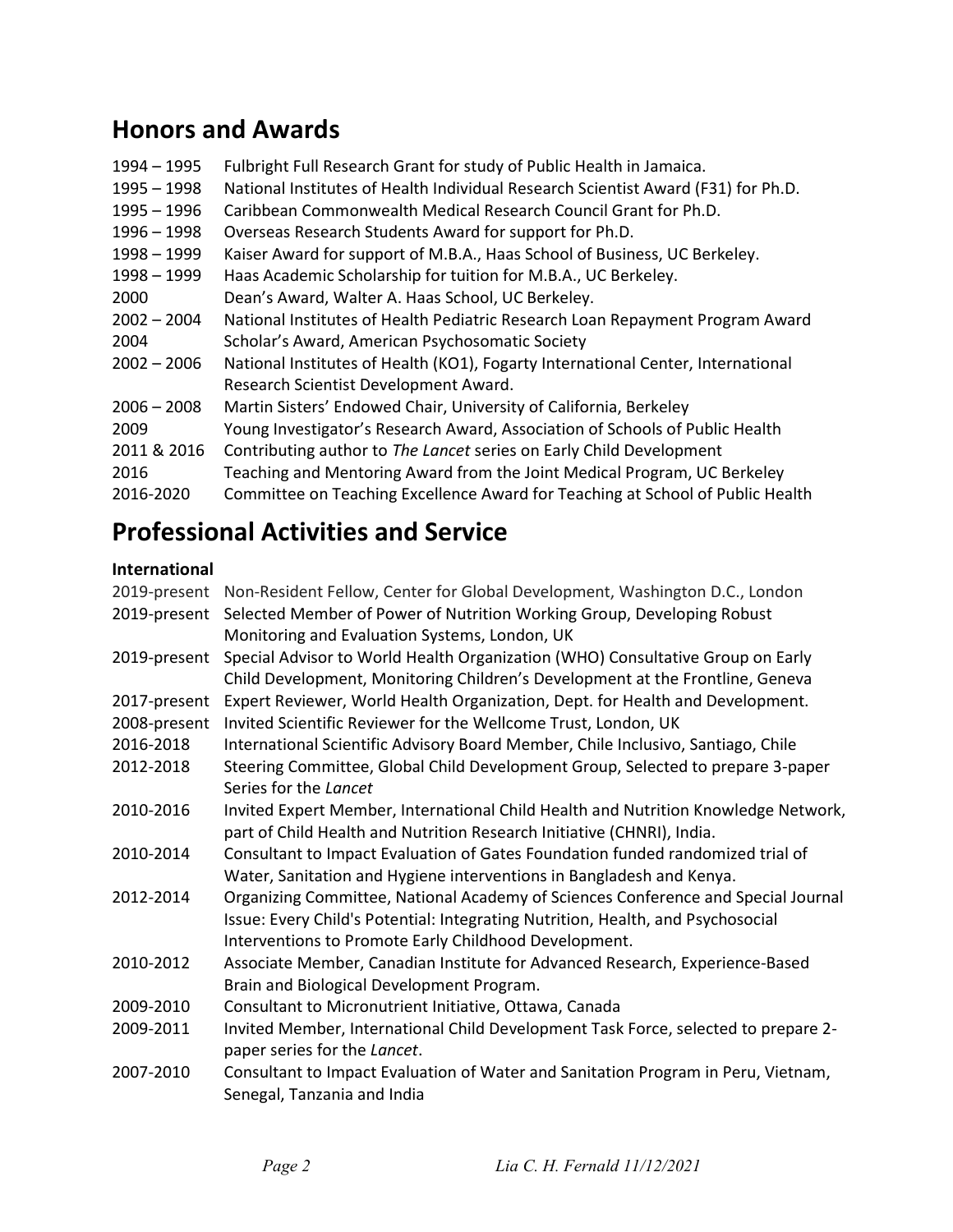| 2007-2009       | Consultant to World Bank on Design and Analysis of Early Childhood Development<br>and Community Based Nutrition Program in Madagascar |
|-----------------|---------------------------------------------------------------------------------------------------------------------------------------|
| 2005-2007       | Consultant to Governments of Ecuador and Colombia on evaluation of national                                                           |
|                 | poverty alleviation programs                                                                                                          |
| 2005-2011       | Consultant to the Mexican Government's Evaluation of the national Educacion Inicial                                                   |
|                 | (Early Childhood Education) program in rural areas                                                                                    |
| 2005-2008       | Consultant to World Bank Obesity Task Force and Child Development Group on                                                            |
|                 | programs in Mexico, Senegal, Yemen and other countries                                                                                |
| 2004-2009       | Consultant to Mexican Government's Evaluation of Oportunidades (previously                                                            |
|                 | PROGRESA), Mexico's national welfare program                                                                                          |
| <b>National</b> |                                                                                                                                       |
| 2020-present    | California State Technical Advisory Team, Consortium of Universities in Global Health.                                                |
| 2012-present    | NIH Study Section Reviewer, NIH Panel, R meeting Social Science and Population<br>Studies (R01, R21, R03).                            |
| 2010-present    | Reviewer, National Science Foundation (NSF) proposals                                                                                 |
| 2016-2018       | Appointed Member: Institute of Medicine, National Academy of Sciences (NAS)                                                           |
|                 | Committee on "Global Health and the Future Role of the United States".                                                                |
| 2014            | Invited Contributor: Forum on Investing in Young Children Globally: The Cost of                                                       |
|                 | Inaction Workshop. Institute of Medicine, Washington D.C.                                                                             |
| 2013            | Invited Participant: Evidence Summit on Enhancing Child Survival and Development in                                                   |
|                 | Lower- and Middle-Income Countries by Achieving Population-Level Behavior Change.                                                     |
|                 | USAID, Washington D.C.                                                                                                                |
| 2010            | NIH Study Section Reviewer, NIH Special Emphasis Panel, ZRG1 PSE-H (80), Social                                                       |
|                 | Sciences and Population Studies (R03, R15, R21)                                                                                       |
| 2010-2014       | Associate Editor, Public Health Nutrition                                                                                             |
| 2009            | Reviewer, NIH Special Emphasis Panel, ZRG1 HOP-B 90, Social Sciences and Population<br>Studies (R03, R15, R21)                        |
| 2008-2012       | Editorial Board, Journal of Community Health                                                                                          |
| 2008            | Invited Scientific Reviewer for National Children's Study Research Plan Report                                                        |
| 2007-2012       | Program Leader, Robert Wood Johnson Health and Society Scholars Program for the<br>UC Berkeley site (UCSF/UC Berkeley Joint Program)  |
| 2007-2008       | Invited Member: National Initiative for Children's Healthcare Quality's Childhood<br><b>Obesity Action Network</b>                    |
| 2006-2007       | Reviewer, Scientific Review Panel NIH Pre-doc Fellowships (F31), PA-00-069                                                            |
| 2005-2006       | Consultant to California Community Alliance with Family Farmers, Davis, California                                                    |
| 2005-2006       | Invited Member: Obesity Policy Advisory Committee, Latino Coalition for a Healthy<br>California                                       |
| 2005-2006       | Invited Participant: California Program on Access to Care Forum on Childhood obesity                                                  |
|                 | among Latino immigrant families: a consensus forum on Research, Policy & Programs                                                     |
| 2004-2006       | Professional trainee: American Psychosomatic Society                                                                                  |
| 2004-2006       | Member, Center for Obesity Assessment, Study and Treatment, University of<br>California, San Francisco.                               |
| 2002-2007       | Network Associate: MacArthur Research Network on SES and Health. Invited                                                              |
|                 | presentations in Chicago IL (May 2002); Santa Monica CA (February 2004); Phoenix,                                                     |
|                 | AZ (February 2005); Boston, MA (April 2006).                                                                                          |
|                 |                                                                                                                                       |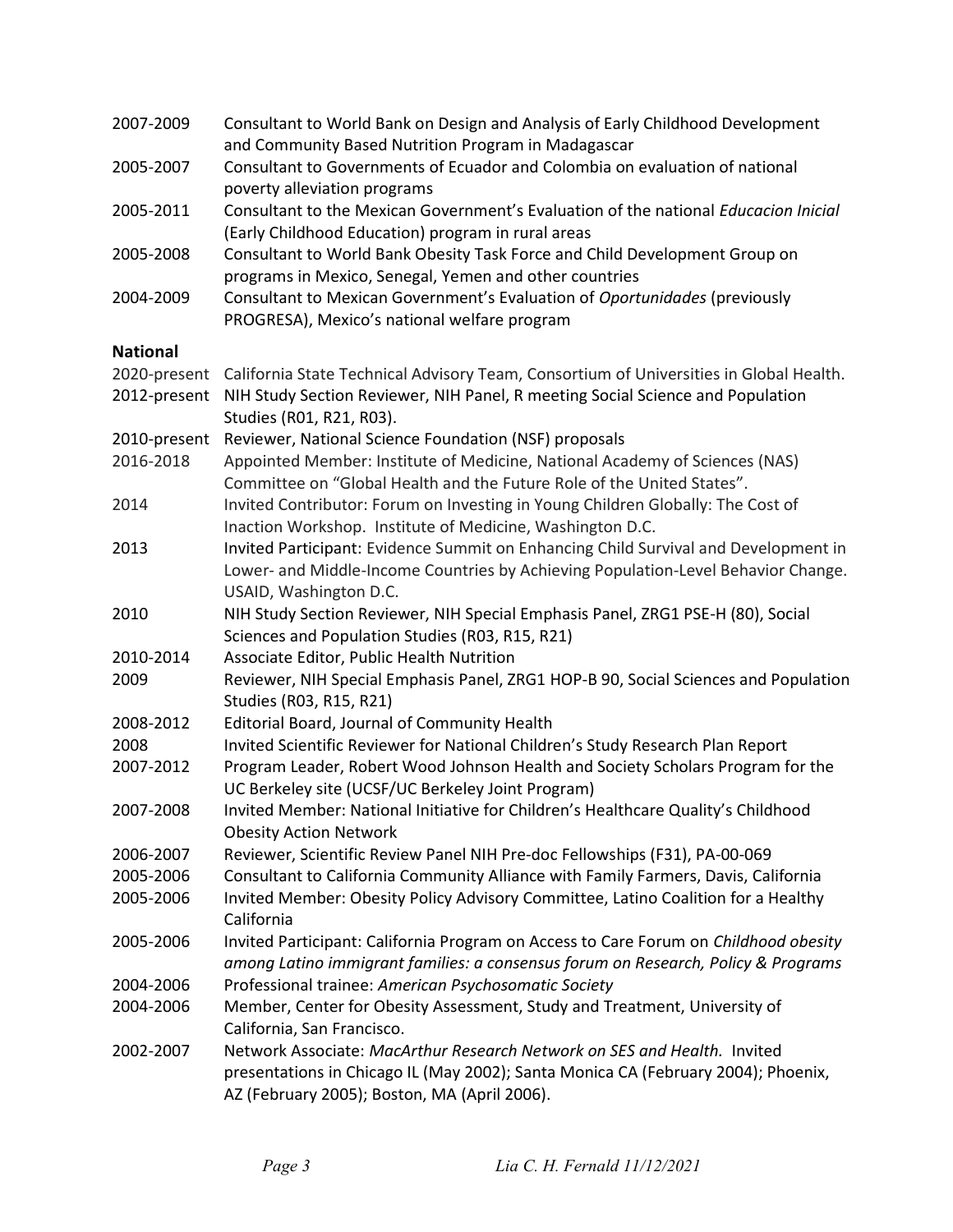2002-2005 Network Associate: NIH Network on Early Experience and Glucocorticoids, NIH (1R03- MH60766-02). Atlanta, GA (Feb 14-16, 2002); Minneapolis MN (Jul 30 – Aug. 2, 2002); San Antonio TX (Feb 26-Mar 1, 2004).

#### University Service

2020-present Executive Committee, Global Metropolitan Studies, UC Berkeley 2020-present Committee on Research, UC Berkeley 2020-present Chair, Faculty Advisory Council, School of Public Health 2019-present Faculty Affiliate, Center for Science, Technology, Medicine & Society, UC Berkeley 2019-present Faculty Affiliate, University of California Network on Poverty and Health, UC Berkeley 2018-present Co-Chair, Educational Policy and Curriculum Committee, School of Public Health 2018-2020 Faculty Advisory Council (ex-officio member), School of Public Health 2016-present Faculty Director, PhD in Population Health Sciences (Health Policy), UC Berkeley 2015-2020 Director, Public Health Nutrition Program, School of Public Health 2012-present Faculty Affiliate, Center for Effectiveness in Global Action (CEGA), UC Berkeley 2010-present Faculty Board Member, Greater Good Science Center, UC Berkeley 2009-present Invited Member: Graduate Group in Nutrition, University of California, Davis. 2009-present Faculty Member, Program in Global Nutrition, University of California, Davis 2006-present Invited Member of Graduate Group in Health Policy, UC Berkeley 2005-present Invited Member of Graduate Group in Epidemiology, UC Berkeley 2005-present Faculty Affiliate, Center for Global Public Health (CGPH), UC Berkeley 2015-2016 Faculty Board Member, Berkeley Food Institute, UC Berkeley 2014-2015 Dean's Advisory Council, School of Public Health 2011-2014 Appointed Member, UC-wide "One Health: Water, Animals, Food and Society" 2013-2014 Appointed Faculty Lead, Strategic Planning Process, School of Public Health 2013-2015 Faculty Board Member, Sustainable Food Systems Institute, UC Berkeley 2010-2011 Member, Curriculum Review Task Force, School of Public Health 2009-2012 Director, Public Health Nutrition Program, School of Public Health 2009-2013 Appointed Member, UC Berkeley Committee for Student Conduct and Standards 2008-2014 Member, Academic Personnel Committee, School of Public Health 2008-2014 Member, MPH Management Committee, School of Public Health 2005-2009 Steering committee, Im/Migration and Health interest group, UC Berkeley 2005-2009 Steering Committee, Behavioral Economic Epidemiology group, UC Berkeley

#### Ad-hoc reviewer

Acta Paediatrica, Archives of Disease in Childhood, American Economic Review, American Journal of Public Health, Annals of Epidemiology, BMC Public Health, British Medical Journal, Child Development Perspectives, Demography, Economics and Human Biology, European Journal of Clinical Nutrition, Health Policy and Planning, Infant Behavior and Development, International Journal of Epidemiology, International Journal of Obesity, Journal of American Medical Association (JAMA), Journal of Affective Disorders, Journal of African Economies, Journal of the American Dietetic Association, Journal of Development Studies, Journal of Epidemiology and Community Health, Journal of Health Care for the Poor and Underserved, Journal of Nutrition, Journal of Pediatrics, Journal of Women's Health, The Lancet, Lancet Global Health, Lancet Child and Adolescent Health, Nature, Nature Communications, Pediatrics, Pediatric and Perinatal Epidemiology, Preventing Chronic Disease, Proceedings of the National Academy of Sciences, Psychoneuroendocrinology, Public Health, Public Health Nutrition, Science, Social Science and Medicine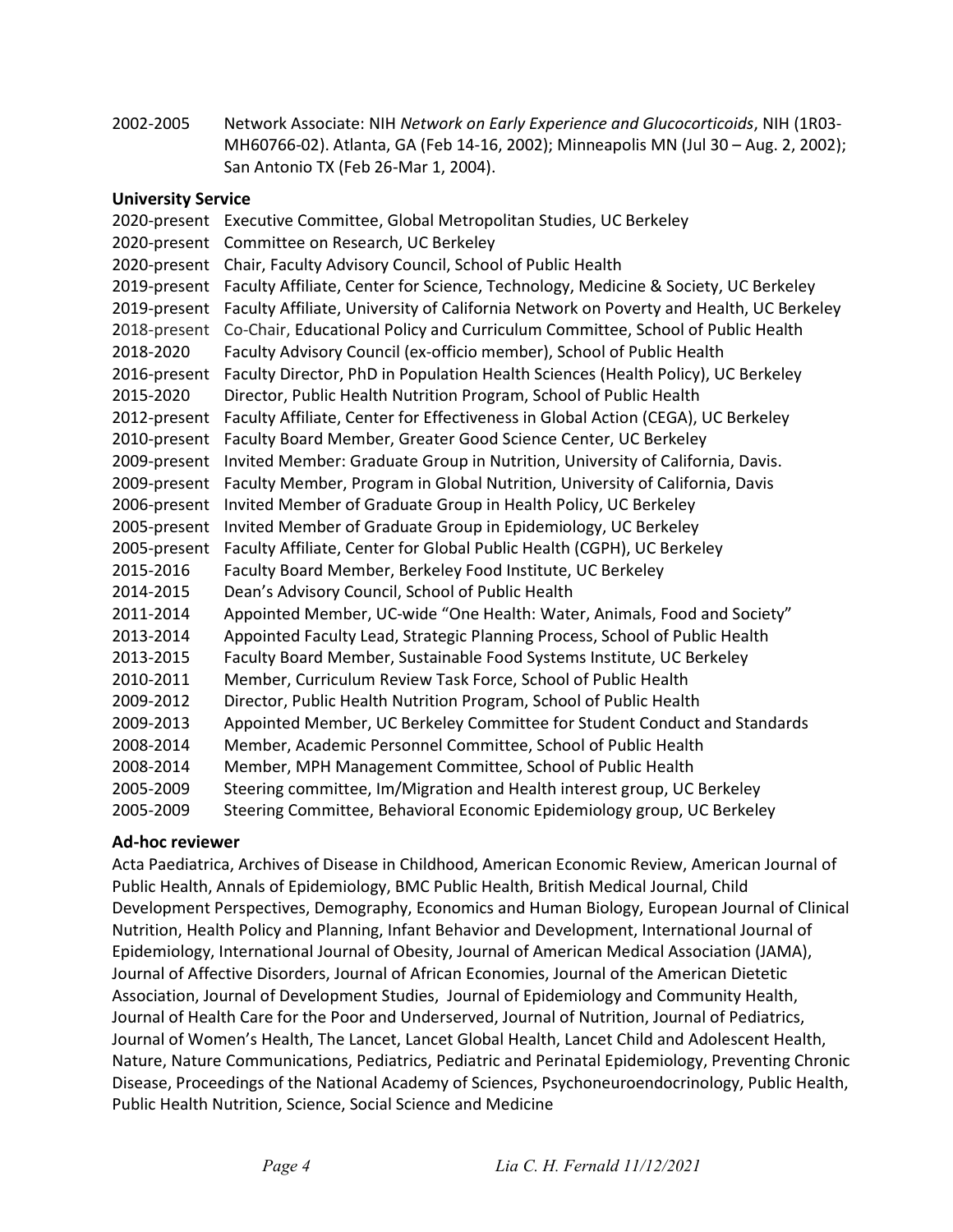#### Membership in professional organizations

American Public Health Association, American Society of Nutritional Sciences, Consortium of Universities of Global Health, Fulbright Association, Global Health Council, New York Academy of Sciences, Society for International Nutrition Research, Society for Research in Child Development

### Research and creative activities

### Peer-reviewed publications (152 total)

- 1. Fernald, L.C., Ani, C. and Grantham-McGregor, S.M. (1997). Does school breakfast improve performance? Africa Health. 19 (6): 19-20.
- 2. Grantham-McGregor, S.M. and Fernald, L.C. (1997). Nutritional deficiencies and subsequent effects on mental and behavioural development in children. Southeast Asian Journal of Tropical Medicine and Public Health 28 Suppl 2: 50-68
- 3. Fernald, L.C. and Meeks-Gardner, J. (1997). Aggressive behaviour in children and adolescents: Part 1: A review of the effects of child and family characteristics. West Indian Medical Journal 46 (4): 104-106.
- 4. Fernald, L.C., Ani, C. and Meeks-Gardner, J. (1997). Aggressive behaviour in children and adolescents: Part 2: A review of the effects of environmental characteristics. West Indian Medical Journal, 46 (4): 100-103.
- 5. Fernald, L.C. and Grantham-McGregor, S.M. (1998). Stress response in school-age children who have been growth retarded since early childhood. American Journal of Clinical Nutrition, 68 (3): 691-698.
- 6. Grantham-McGregor, S.M. and Fernald, L.C. (1999). Effects of health and nutrition on cognitive and behavioural development in children in the first three years of life. Part 1: Small for gestational age, breastfeeding and protein-energy malnutrition. Food and Nutrition Bulletin 20: 53-75.
- 7. Grantham-McGregor, S.M.; Fernald, L.C.; Sethuraman, K. (1999). Effects of health and nutrition on cognitive and behavioural development in children in the first three years of life. Part 2: Infections and micronutrient deficiencies: iodine, iron and zinc. Food and Nutrition Bulletin. 20: 76-99.
- 8. **Fernald, L.C.** and Grantham-McGregor (2002). Growth retardation is associated with changes in the stress response system and behavior in school-aged Jamaican children. Journal of Nutrition 132 (12): 3674-3679.
- 9. Fernald, L.C., Grantham-McGregor, S.M., Costello, A.D.L., and Manandhar, D. Salivary cortisol and heart rate in stunted and nonstunted Nepalese school children. European Journal of Clinical Nutrition. 57(11):1458-1465 (2003).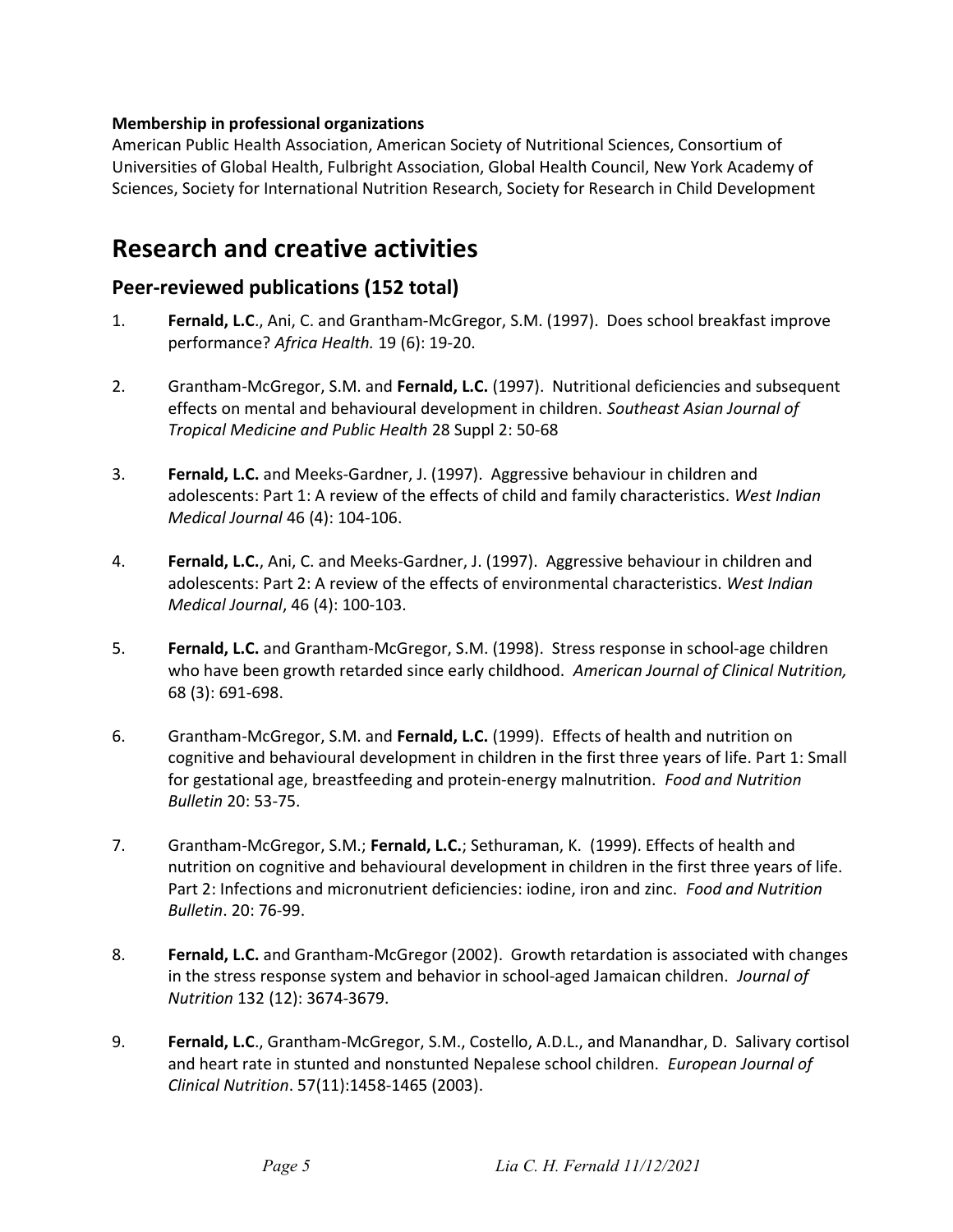- 10. Fernald, L.C. and Meeks-Gardner, J. Jamaican children's reports of violence at school and home. Social and Economic Studies. 52(4): 121-140 (2003).
- 11. Fernald, L.C., Gutierrez, J-P, Neufeld, L., Bertozzi, S.M., Olaiz, G. and Gertler, P.J. High prevalence of obesity among the poor in Mexico. Journal of the American Medical Association. 291(21): 2544-5 (2004).
- 12. Burke, H., Fernald, L.C., Gertler, P.J., and Adler, N.E. Depressive symptoms are associated with blunted cortisol stress responses in very low income women. Psychosomatic Medicine. Mar-Apr; 67(2):211-6 (2005).
- 13. Fernald, L.C., Neufeld, L.N., Barton, L., Schnaas, L., Rivera, J. and Gertler, P.J. Parallel deficits in linear growth and mental development in low-income Mexican infants in the second year of life. Public Health Nutrition. 9(2): 178-86 (2006).
- 14. Fernald, L.C. and Neufeld, L.N. Overweight with concurrent stunting in very young children from rural Mexico: prevalence and associated factors. *European Journal of Clinical Nutrition* 61(5): 623-32 (2007).
- 15. Fernald, L.C.H. Socio-economic status and body mass index in low-income Mexican adults. Social Science and Medicine 64 (10): 2030-2042 (2007).
- 16. Fernald, L.C.H., Burke, H.M., and Gunnar, M.R. Salivary cortisol levels in children of lowincome women with high depressive symptomatology. Development and Psychopathology 20: 423-436 (2008)
- 17. Fleischer, N.L., Fernald, L.C.H. and Hubbard, A.E. Depressive symptoms in low-income women in rural Mexico. Epidemiology 18(6): 678-685 (2007).
- 18. Jones-Smith, J.C., Fernald, L.C.H. and Neufeld, L.M. Birth size and accelerated growth during infancy are associated with increased odds of childhood overweight in Mexican children. Journal of the American Dietetic Association 107(12):2061-2069 (2007).
- 19. Neufeld, L.M., Jones-Smith, J.C., Garcia, R. and Fernald, L.C.H. Anthropometric predictors for the risk of chronic disease in non-diabetic, non-hypertensive young Mexican women. Public Health Nutrition 11: 159-167 (2008).
- 20. **Fernald, L.C.H.**, Gertler, P.J. and Neufeld, L.M. Role of cash in conditional cash transfer programmes for child health, growth and development: An analysis of Mexico's Oportunidades. The Lancet 371: 828-837 (2008).
- 21. Neufeld, L.M., Hernández-Cordero, S., Fernald, L.C.H. and Ramashkrishnan, U. Overweight and obesity doubled over a 6-year period in young women living in poverty in Mexico. Obesity (Silver Spring). Mar;16(3):714-7 (2008).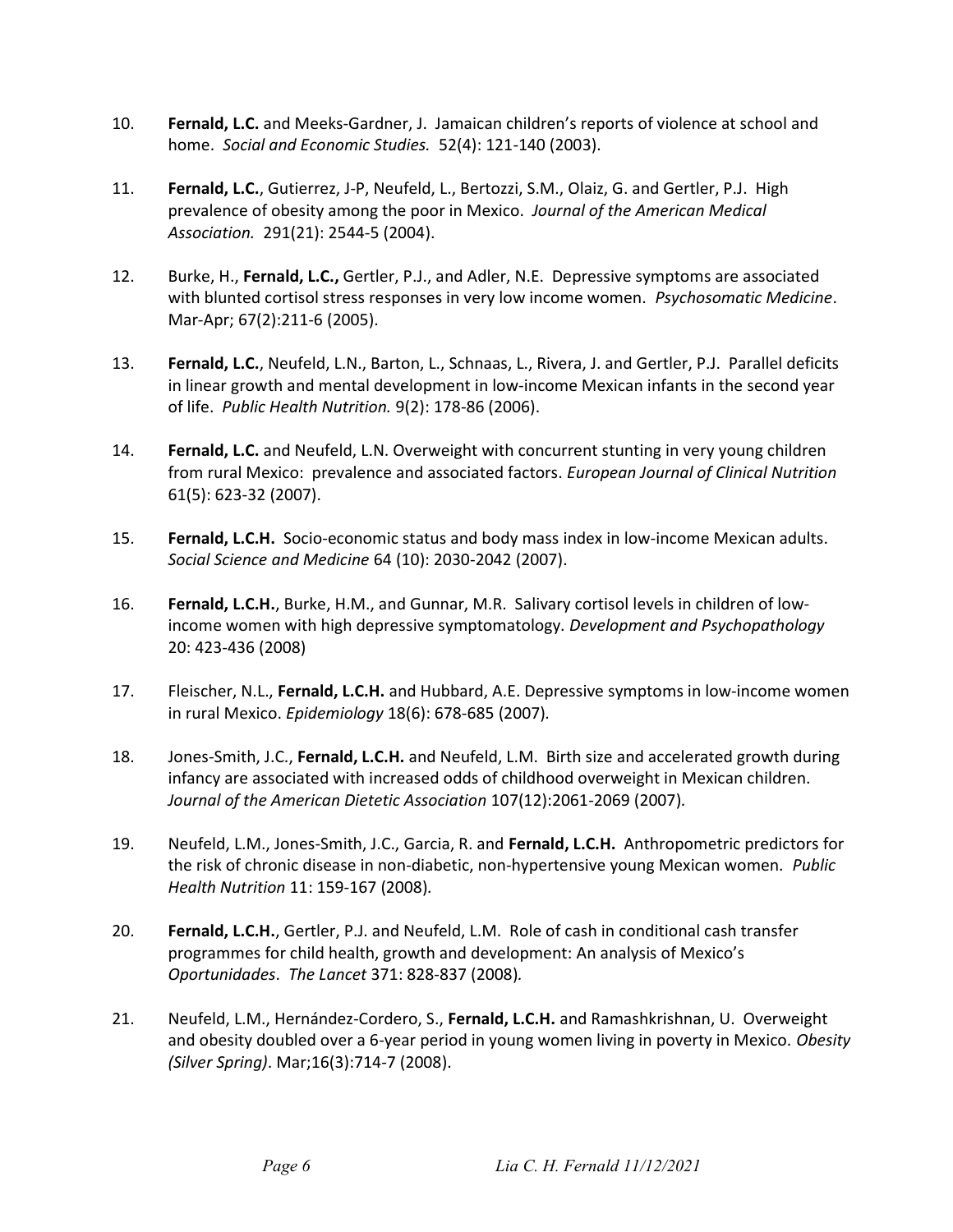- 22. Fernald, L.C.H. and Adler, N.E. Blood pressure and socio-economic status in low-income women in Mexico: a reverse gradient? Journal of Epidemiology and Community Health 62: e8 (2008).
- 23. Hamad, R., Fernald, L.C.H., Karlan, D.S., and Zinman, J. Social and economic correlates of depressive symptoms and perceived stress in South African adults. Journal of Epidemiology and Community Health 62(6):538-44 (2008).
- 24. Fernald, L.C.H., Hou, X. and Gertler, P.J. Oportunidades program participation and body mass index, blood pressure and self-reported health in Mexican adults. Preventing Chronic Disease Jul 5(3): A81 (2008).
- 25. Fernald L.C.H., Jones-Smith, J.M., Ozer, E.J., Neufeld, L.M. and DiGirolamo, A.M. Maternal depressive symptoms and physical activity in very low-income children. Journal of Developmental and Behavioral Pediatrics 29(5):385-93 (2008).
- 26. Ozer, E.J., Fernald, L.C.H. and Roberts, S. Anxiety symptoms in rural Mexican adolescents: A social-ecological analysis. Social Psychiatry and Psychiatric Epidemiology 43(12): 1014-23 (2008).
- 27. Fernald, L.C.H., Gertler, P.J. and Hou, X. Cash component of conditional cash transfer program is associated with higher body mass index and blood pressure in adults. Journal of Nutrition 138(11):2250-7 (2008).
- 28. Ozer, E.J. and Fernald, L.C.H. Alcohol and tobacco use among rural Mexican adolescents: individual, familial, and community level factors. Journal of Adolescent Health 43(5):498-505 (2008).
- 29. Fernald, L.C.H., Hamad, R., Karlan, D., Ozer, E. and Zinman, J. Small individual loans and mental health: a randomized controlled trial among South African adults. BioMed Central Public Health 8(1): 409(2008).
- 30. Ozer, E.J., Fernald, L.C.H., Manley, J. and Gertler, P.J. Effects of a conditional cash transfer program on children's behavior problems. Pediatrics 123;e630-637 (2009).
- 31. Ritterman, M.L., Fernald, L.C., Ozer, E.J., Adler, N.E., Gutierrez, J.P. and Syme, S.L. Objective and subjective social class gradients for substance use among Mexican adolescents. Social Science and Medicine 68(10): 1843-1851 (2009).
- 32. Fernald, L.C.H. and Gunnar, M.R. Effects of a poverty alleviation intervention on salivary cortisol in very low-income children. Social Science and Medicine Jun 68(12):2180-9 (2009).
- 33. **Fernald, L.C.H.** Perception of body weight: A critical factor in understanding obesity in middle-income countries. Journal of Women's Health Aug;18(8):1121-2 (2009).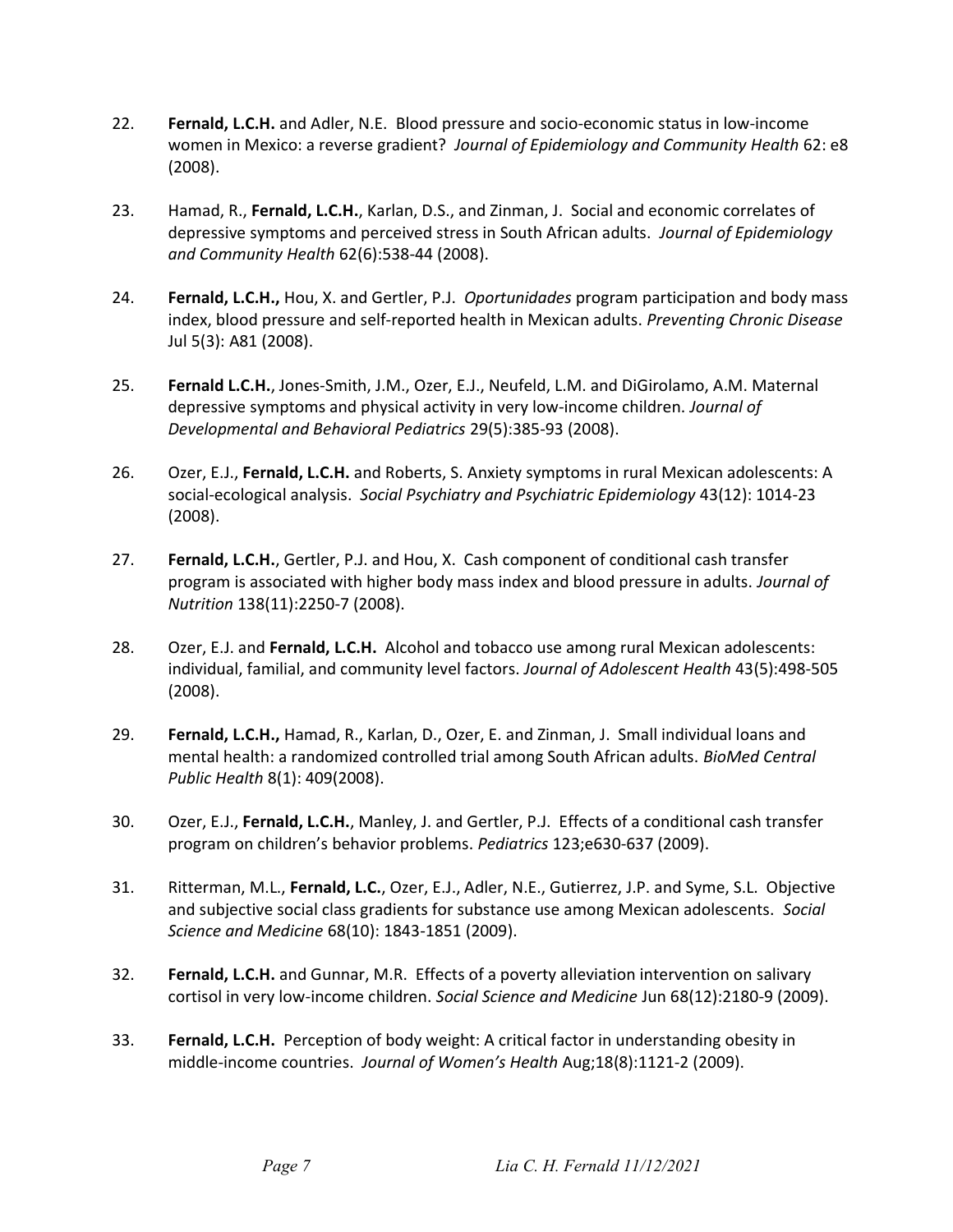- 34. Rosas, L.G., Harley, K., Fernald, L.C.H., Guendelman, S., Mejia, F., Neufeld, L. and Eskenazi, B. Dietary associations of household food insecurity among children of Mexican descent: Results of a bi-national study. Journal of the American Dietetic Association 109(12): 2001-9 (2009).
- 35. Fernald, L.C.H., Gertler, P.J., and Neufeld, L.M. Ten-year impact of Oportunidades Mexico's conditional cash transfer program – on child growth, cognition, language and behavior. The Lancet 374(9706): 1997-2005 (2009).
- 36. Rosas, L.G., Harley, K.G., Guendelman, S., Fernald, L.C.H., Mejia, F. and Eskenazi, B. Maternal perceptions of child weight among Mexicans in California and Mexico. Maternal and Child Health Journal (2010) Nov; 14(6):886-94.
- 37. Fleischer, N.E., Fernald, L.C.H., and Hubbard, A. Estimating the potential impacts of intervention from observational data: methods for estimating attributable risk in a crosssectional analysis of depressive symptoms in Latin America. Journal of Epidemiology and Community Health (2010) Jan; 64(1):16-21
- 38. Guendelman, S., Fernald, L.C.H., Neufeld, L.M. and Fuentes-Afflick, E. Maternal perceptions of early childhood ideal body weight differ among Mexican-origin mothers residing in Mexico compared to California. Journal of the American Dietetic Association (2010) Feb;110(2):222-9.
- 39. Fernald, L.C., Gertler, P.J., and Neufeld, L.M. Mexico's conditional cash transfer programme -Authors' reply. The Lancet (2010) Vol. 375 (9719): 981.
- 40. Hamad, R. and Fernald, L.C.H. Microcredit participation and nutrition outcomes among women in Peru. Journal of Epidemiology and Community Health (2010) Jun;66(6):e1.
- 41. Rosas, L.G., Guendelman, S., Harley, K., Fernald, L.C.H., Mejia, F., Neufeld, L. and Eskenazi, B. Factors Associated with Overweight and Obesity among Children of Mexican Descent: Results of a Binational Study. Journal of Immigrant and Minority Health. (2011) Feb; 13(1): 169-80.
- 42. Hamad, R., Fernald, L.C.H., and Karlan, D. Health education for microcredit clients in Peru: A randomized controlled trial. BMC Public Health (2011) Jan 24; 11(1):51.
- 43. Fernald, L.C.H., Weber, A., Galasso, E., and Ratsifandrihamanana, L. Socio-economic gradients and child development in a very low income population: Evidence from Madagascar. Developmental Science. (2011) Jul;14(4):832-47.
- 44. **Fernald, L.C.H.** and Hidrobo, M. Ecuador's cash transfer program (*Bono de Desarrollo* Humano) and child development in infants and toddlers: A randomized effectiveness trial. Social Science and Medicine (2011) May;72(9):1437-46.
- 45. Ozer, E., Fernald, L.C.H., Weber, A., Flynn, E., VanderWeele, T.J. Does alleviating poverty affect mothers' depression? A quasi-experimental investigation of Mexico's Oportunidades program. International Journal of Epidemiology (2011) Dec; 40(6): 1565-76.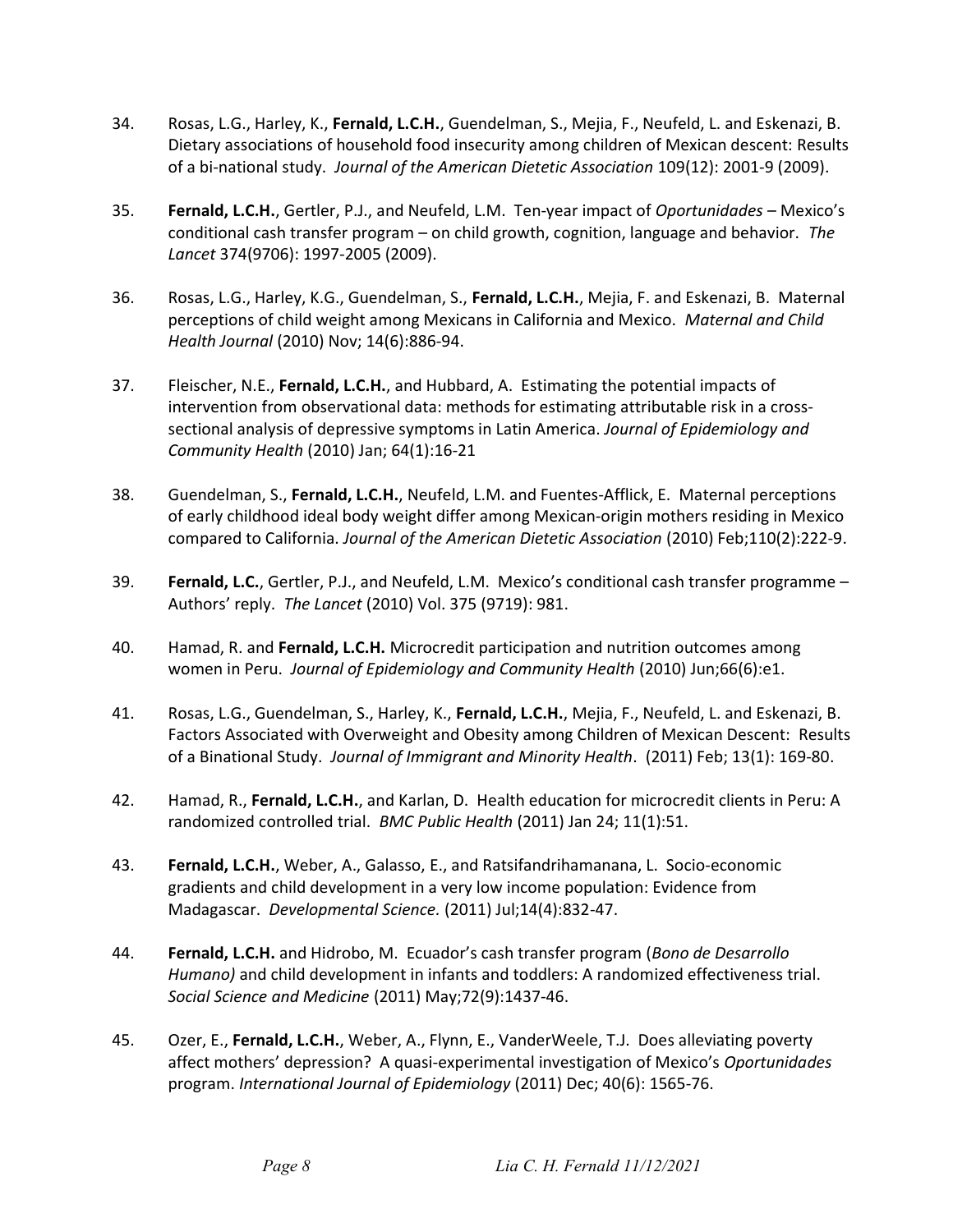- 46. Engle, P.L., Fernald, L.C.H., Alderman, H., Behrman, J., O'Gara, C., Yousafzai, A., Cabral de Mello, M., Hidrobo, M., Ulkuer, N., Ertem, I. and Iltus, S. Strategies for improving developmental outcomes for young children in low and middle income countries. The Lancet (2011) Oct 8; 378(9799):1339-53.
- 47. Guendelman, S., Ritterman-Weintraub, M., Fernald, L.C.H. and Kaufer-Horwitz, M. Weight perceptions among overweight and obese women: A US-Mexico binational perspective. Obesity (2011) Dec; 19(12):2440-3.
- 48. Golden C.D., Fernald, L.C., Brashares, J.S., Rasolofoniaina, B.J. and Kremen C. Benefits of wildlife consumption to child nutrition in a biodiversity hotspot. Proceedings of the National Academy of Science (PNAS) (2011) 108(49): 19653-6.
- 49. Fernald, L.C.H., Kariger, P.K., Hidrobo, M., and Gertler, P.J. Socio-economic gradients in child development in very young children: Evidence from India, Indonesia, Peru and Senegal. Proceedings of the National Academy of Science (PNAS) (2012) Oct 16;109 Suppl 2:17273-80.
- 50. Jackson-Maldonado, D., Marchman, V.A. and Fernald, L.C.H. Short-form versions of the Spanish MacArthur-Bates Development Inventories. Applied Psycholinguistics (2012) Vol. 34(4): 837-868.
- 51. Hidrobo, M. and Fernald, L.C.H. Cash transfers and domestic violence. Journal of Health Economics (2013) Jan;32(1):304-19
- 52. Jones-Smith, J.C., Neufeld, L.M., Laraia, B., Ramakrishnan, U., Garcia-Guerra, A. and Fernald, L.C.H. Early life growth trajectories and future risk for overweight. Nutrition and Diabetes (2013) Feb 4;3:e60.
- 53. Guendelman, S., Ritterman-Weintraub, M., Fernald, L.C.H. and Kaufer-Horwitz, M. A. Weight Status of Mexican Immigrant Women: A comparison with women in Mexico and with United States (US)-born Mexican American women. American Journal of Public Health (2013) Sept; 103(9): 1634-40.
- 54. **Fernald, L.C.H.** Promise, and risks, of conditional cash transfer programs. The Lancet. (2013) July 382(9886):7-9.
- 55. Schott, W.B., Crookston, B.T., Lundeen, E.A., Stein, A.D., Behrman, J.R. and the Young Lives Determinants and Consequences of Child Growth Project Team. Periods of child growth up to age 8 years in Ethiopia, India, Peru and Vietnam: Key distal household and community factors. Social Science and Medicine. (2013) Nov; 97: 278-87.
- 56. Guendelman, S., Ritterman-Weintraub, M., Fernald, L.C.H. and Kaufer-Horwitz, M. A Population-Based Comparison of Weight Perceptions among Overweight and Obese Mexican and Mexican-American Men. Salud Pública de México (2013) 55 Suppl 4:s451-8.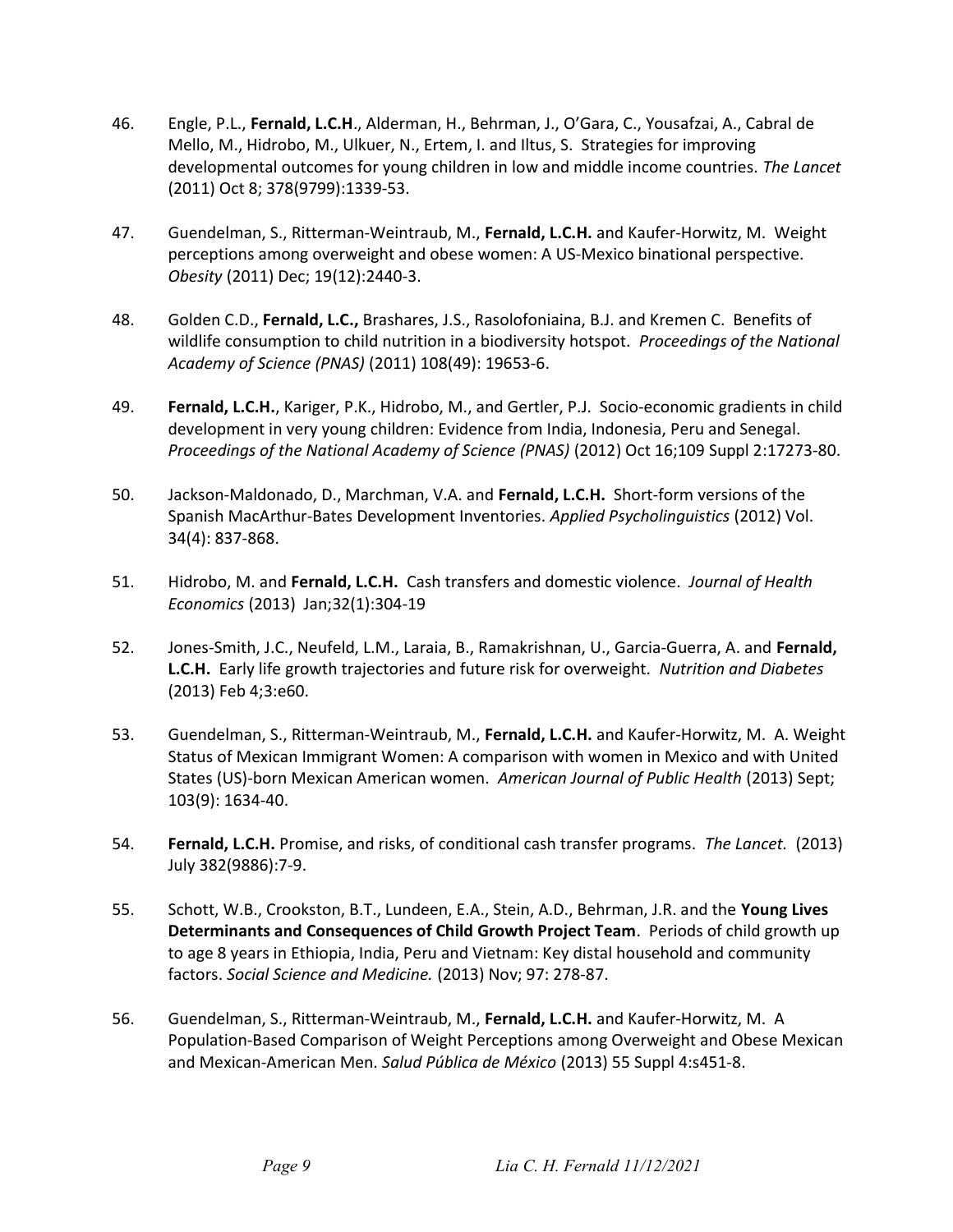- 57. Grantham-McGregor, S., Fernald, L.C.H., Kagawa, R.C. and Walker, S. Systematic review on the effects of combining child development with nutrition or health interventions on children's nutritional status and development. Annals of the NY Academy of Sciences. (2014) Jan; 1308: 11-32.
- 58. Arnold, B.F., Null, C., Luby, S.P., Unicomb, L., Stewart, C.P., Dewey, K.G., Ahmed, T., Ashraf, S. Christensen, G., Clasen, T., Dentz, H.N., Fernald, L.C.H., Haque, R., Hubbard, A. E., Kariger, P., Leontsini, E., Lin, A., Njenga, S.M., Pickering, A.J., Ram, P.K., Tofail, F., Winch, P., and Colford, J. M. Jr. Cluster-randomized controlled trials of individual and combined water, sanitation, hygiene, and nutritional interventions in rural Bangladesh and Kenya: The WASH Benefits Study design and rationale. BMJ Open. (2013) Aug 30; 30 (8): e003476.
- 59. Lin, J., Mejia-Rodriguez, F., Temple, L., Trujillo, C., Goldman-Rosas, L., Fernald, L.C.H., and Young, S. Pica during pregnancy among Mexican-born women: a formative, qualitative study. Maternal & Child Nutrition (2014) May 1. doi: 10.1111/mcn.12120
- 60. Jones-Smith, J.C., Dieckmann, M., Gottlieb, L., Chow, J. and Fernald, L.C.H. Socioeconomic status and trajectory of overweight from birth to childhood: The Early Childhood Longitudinal Study-Birth Cohort. PLos ONE (2014) Jun 20;9(6):e100181
- 61. Moseson, H., Hamad, R., and Fernald, L.C.H. Evaluating Health Outcomes Among Children of Microcredit Clients. Journal of Epidemiology and Community Health (2014) Dec; 68(12):1175-81.
- 62. Landefeld, J.C., Burmaster, K.B., Rehkopf, D.H., Syme, S.L., Lahiff, M., Adler-Milstein, S., Fernald, L.C.H. The association between a living wage on subjective social status and selfrated health: a quasi-experimental study in the Dominican Republic. Social Science and Medicine (2014) Nov; 121:91-7.
- 63. Humphries, D.L., Behrman, J.R., Crookston, B.T., Dearden, K.A., Schott, W., Penny M.E., Young Lives Determinants and Consequences of Child Growth Project Team. Households across all income quintiles, especially the poorest, increased animal source food expenditures substantially during recent Peruvian economic growth. PLoS One (2014) Nov 5;9(11):e110961.
- 64. Fiorella, K.J., Hickey, M.D., Salmen, C.R., Nagata, J.M., Mattah, B., Magerenge, R., Cohen, C.R., Bukusi, E.A., Brashares, J.S., Fernald, L.C.H. Fishing for food? Analyzing links between fishing livelihoods and food security around Lake Victoria. Food Security (2014) 6(6): 851-860.
- 65. Manley, J., Fernald, L.C.H., and Gertler, P.J. Wealthy, healthy, and wise: does money compensate for being born into difficult conditions? Applied Economics Letters (2015) 22(12): 121-126.
- 66. Weber, A.M., Fernald, L.C.H., Galasso, E. and Ratsifandrihamanana, L. Performance of a Receptive Language Test among Young Children in Madagascar. PLoS One (2015) Apr 1;10(4):e0121767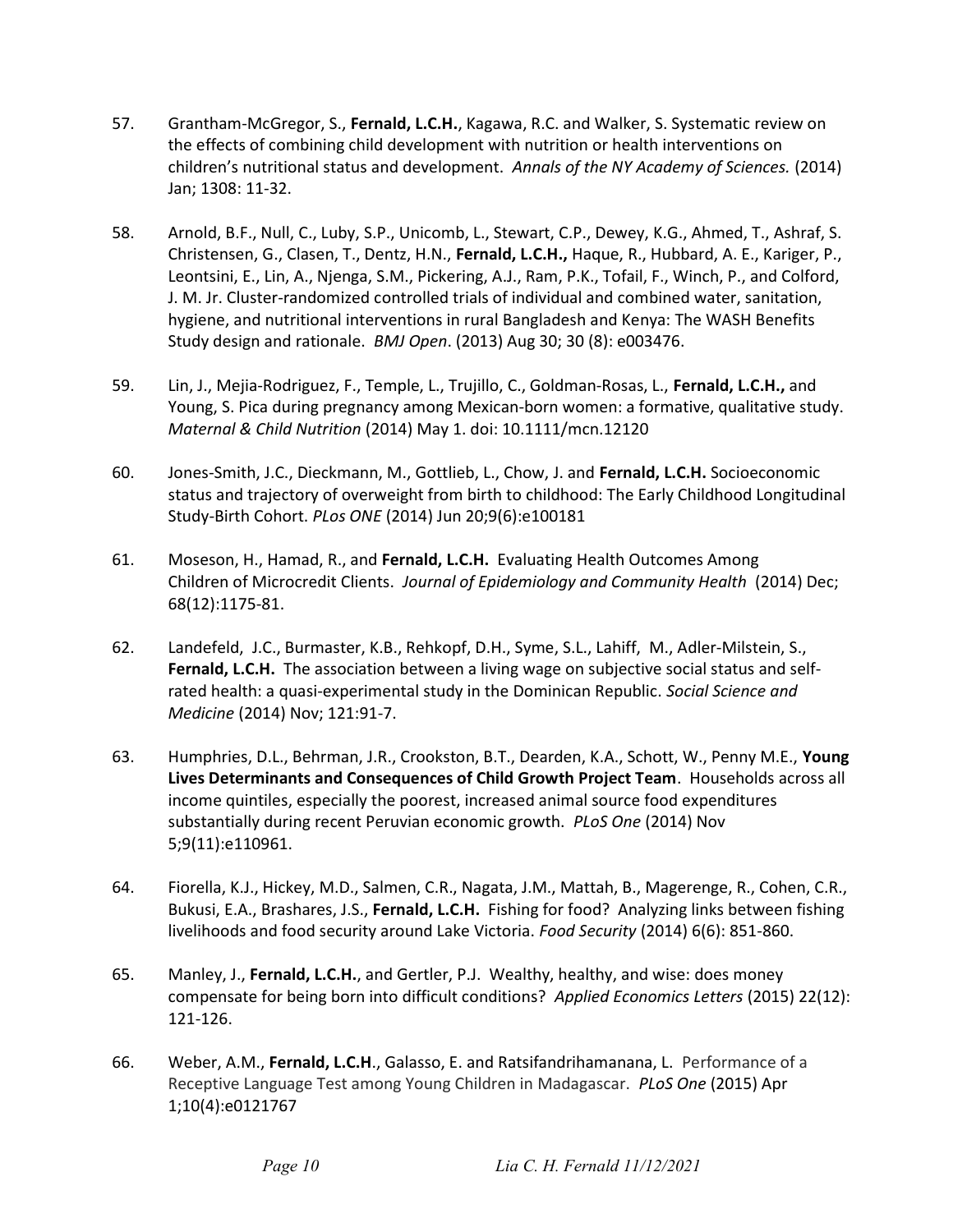- 67. Ritterman Weintraub, M.L., Fernald, L.C.H., Adler, N., Bertozzi, S. and Syme, L. Perceptions of Social Mobility: Development of a new psychosocial indicator associated with adolescent risk behaviors. Frontiers in Public Health (2015) 3(62) doi: 10.3389/fpubh.2015.00062. PMID: 25932460
- 68. Humphries, D., Dearden, K., Crookston, B., Fernald, L.C.H., Stein, A.D., Galab, S., Woldehanna, T., Penny, M. and Behrman, J. Household food security at age five years is associated with concurrent but not future weight-for-age and height-for-age in Ethiopia, India, Peru, and Vietnam. Journal of Nutrition (2015) Aug; 145(8): 1924-33 PMID: 26084361
- 69. Behrman, J.R., Crookston, B., Dearden, K. Duc, L.T., Fernald, L.C.H., Mani, S., Schott, W. and Stein, A. Intergenerational Transmission of Poverty and Inequality: Young Lives. Economic Development and Cultural Change (2015)
- 70. Hamad, R. and Fernald, L.C.H. Microcredit Participation and Women's Health: Results from a Cross-Sectional Study in Peru. International Journal for Equity in Health (2015) Aug 5; 14:62 PMID: 26242582
- 71. Fiorella, K.J., Camlin, C.S., Salmen, C.R., Omondi, R., Hickey, M., Omollo, D.O., Milner, E.M., Bukusi, E.A., Fernald, L.C.H., Brashares, J.S. Declining Natural Resources and Women: The Case of Fish-for-Sex Relationships Around Lake Victoria World Development (2015) Oct 74: 323-332.
- 72. Burmaster, K., Landefeld, J., Rehkopf, D.H., Flynn, E., Hidrobo, M., Acevedo, M.C., and Fernald L.C.H. The impact of a private sector living wage intervention on household income, spending, savings, and debt among apparel workers: a quasi-experimental study. *BMJ Open* (2015) Aug 3; 5(8):e007336 PMID: 26238394
- 73. Andersen, C.T., Reynolds, S. A., Behrman, J.R., Crookston, B.T., Dearden, K.A., Escobal, J., Mani, S., Sánchez, A., Stein, A.D., and Fernald, L.C.H. Participation in the Juntos conditional cash transfer program in Peru is associated with improved anthropometry but not cognitive achievement among children. Journal of Nutrition (2015) Oct;145(10):2396-405.
- 74. Ritterman Weintraub, M.L., Fernald, L.C.H., Goodman, E., Guendelman, S., and Adler, N. Obesity-related behaviors among poor adolescents and young adults: Is social position associated with risk behaviors? Frontiers in Public Health (2015) 3:244
- 75. Knauer, H., Kagawa, R.C., Garcia Guerra, A., Schnaas, L., Neufeld, L., and Fernald, L.C.H. Pathways to improved development for children living in poverty: A randomized effectiveness trial in rural Mexico. International Journal of Behavioral Development (2016)
- 76. Fiorella, K.J., Chen, R.L., Milner, E.M. and Fernald, L.C.H. Agricultural Interventions for Improved Nutrition: A Review of Livelihood and Environmental Dimensions. Food Security (2016)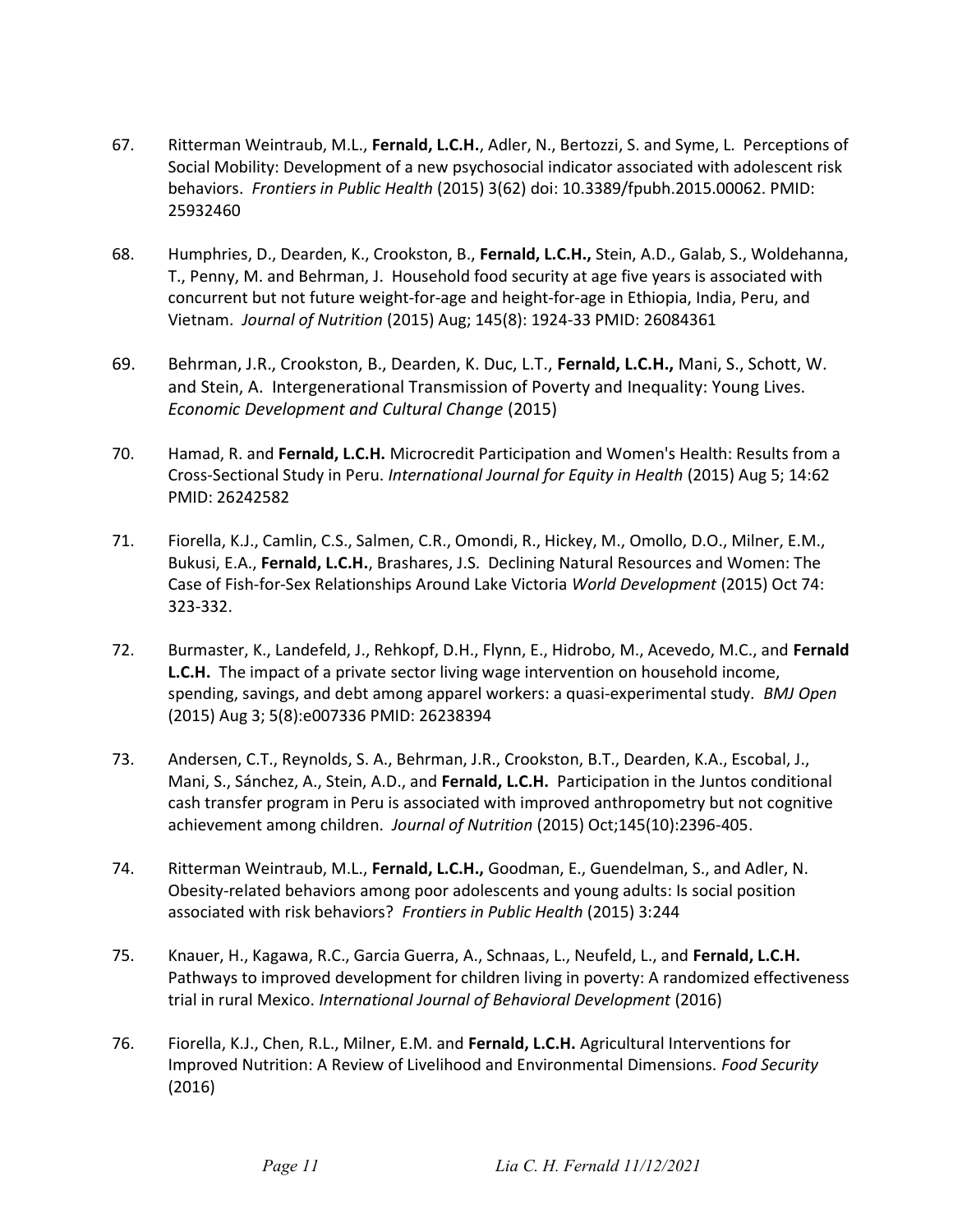- 77. Fernald, L.C.H., Galasso, E., Qamruddin, J., Ranaivoson, C., Ratsifandrihamanana, L., Stewart, C., Weber, A. A cluster-randomized controlled trial of nutritional supplementation and promotion of responsive parenting in Madagascar: the MAHAY study design and rationale. BMC Public Health (2016) Jun 3;16:466
- 78. Fernald, L.C.H., Kagawa, R.C., Knauer, H., Garcia Guerra, A., Schnaas, L., and Neufeld, L. Promoting child development through group-based parenting support within a cash transfer program: Experimental effects on children's outcomes. Developmental Psychology (2017). Feb;53(2):222-236
- 79. Andersen, C.T., Reynolds, S. A., Behrman, J.R., Crookston, B.T., Dearden, K.A., Escobal, J., Mani, S., Sánchez, A., Stein, A.D., and Fernald, L.C.H. Stunting in infancy is associated through adolescence with decreased overweight prevalence and increased reversion, but not incidence. Journal of Nutrition (2016). Nov;146(11):2296-2303.
- 80. Black, M.M., Walker, S.M., Fernald, L.C.H., Grantham-McGregor, S.M., Andersen, C., DiGirolamo, A., Lu, C., McCoy, D.C., Fink, G., Devercelli, A., and Wodon, Q. Early Child Development Coming of Age: From Science To Practice. The Lancet (2017) Jan 7;389(10064):77-90
- 81. Britto, P.R., Lye, S., Proulx, K., Bhutta, Z., Matthews, S., Perez-Escamilla, R., Yousafzai, A., Rao, N., Ip, P., Fernald, L.C.H., McMillan, H., Hanson, M., Wachs, T., Yao, H., Cerezo, A. Enrichment, Nurturing Care and Protection: What works in Early Childhood Development. The Lancet (2017) Jan 7;389(10064):91-102
- 82. Kagawa, R.C., Fernald, L.C.H., Behrman, J.R. Weight status and behavioral problems among very young children in Chile. Plos ONE (2016) Sep 1;11(9):e0161380
- 83. Galasso, E., Fernald, L.C.H., Weber, A.M. Dynamics of child development: Socio-economic gradients in a longitudinal cohort living in extreme poverty. The World Bank Economic Review (2017). January 9.
- 84. Dearden, K.A., Brennan, A.T., Behrman, J.R., Schott, W., Crookston, B.T., Humphries, D.L., Penny, M.E. and Fernald, L.C.H. Does Household Access to Improved Water and Sanitation in Infancy and Childhood Predict Better Vocabulary Test Performance in Ethiopian, Indian, Peruvian, and Vietnamese Cohort Studies? PLoS ONE (2017). Mar 7;7(3):e013201
- 85. Fiorella, K.J., Milner, E.M., Salmen, C.R., Hickey, M.D., Omollo, D.O., Odhiambo, A., Mattah, B., Bukusi, E., Fernald, L.C.H., Brashares, J. Human Health Alters the Sustainability of Fishing Practices in East Africa. Proceedings of the National Academy of Sciences (2017). April 18; 114(16): 4171-4176.
- 86. Dearden KA, Schott W, Crookston BT, #Humphries DL, Penny ME, Behrman JR; Young Lives Determinants and Consequences of Child Growth Project Team. Children with access to improved sanitation but not improved water are at lower risk of stunting compared to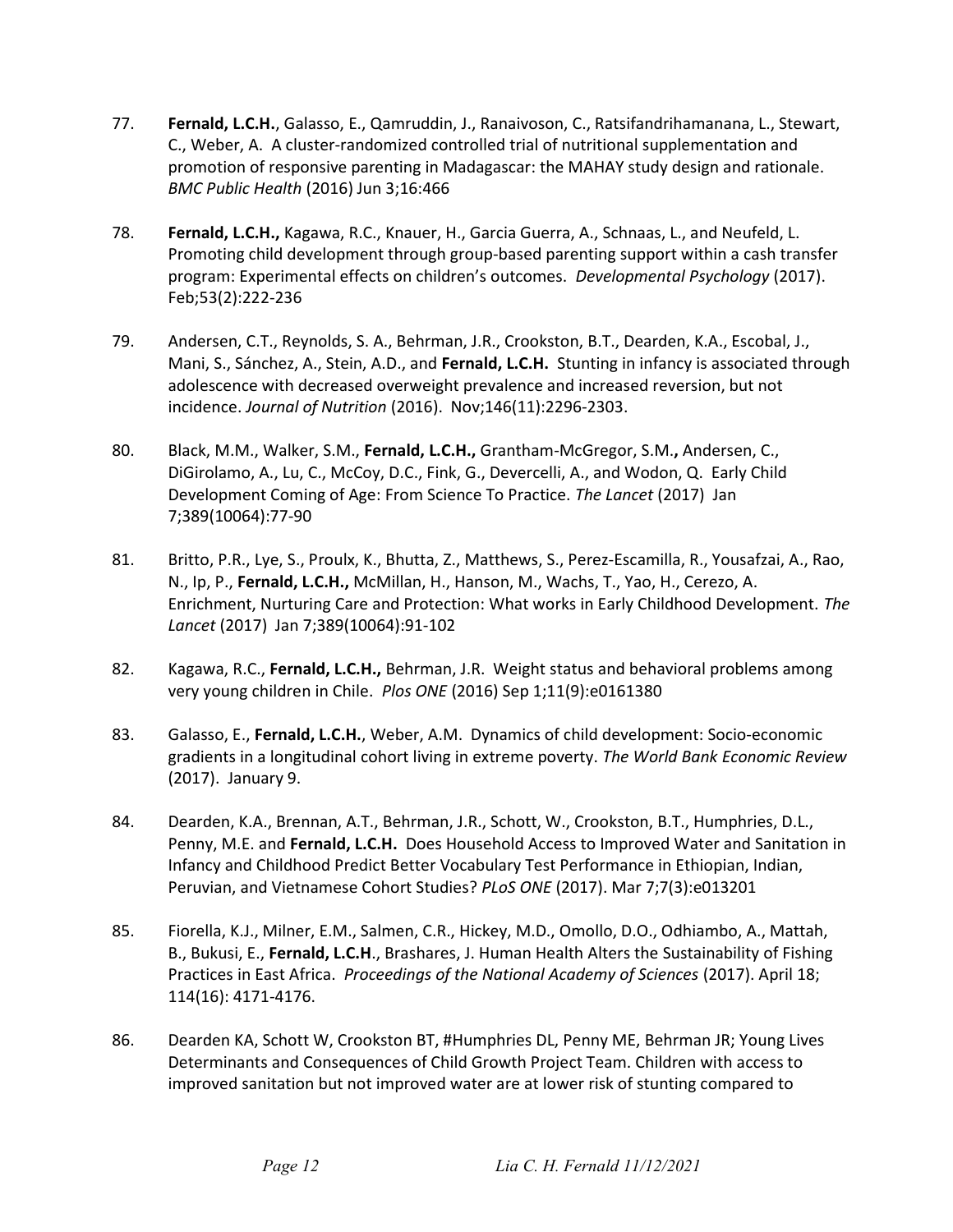children without access: a cohort study in Ethiopia, India, Peru, and Vietnam. BMC Public Health. (2017) Jan 23;17(1):110. doi: 10.1186/s12889-017-4033-1.

- 87. Kagawa, R.C., Deardorff, J., Dominguez Esponda, R., Craig, D., and Fernald, L.C.H. The Experience of Adolescent Motherhood in Rural Mexico: An Exploratory Mixed Methods Study. Journal of Advanced Nursing (2017). May 5. doi: 10.1111/jan.13329
- 88. Cooper, J., Dow, W., de Walque, D., Keller, A., McCoy, S., Fernald, L.C.H., Balampama, M.P., Kalolella, A., Packel, L., Wechsberg, W.M., and Ozer, E.J. Female Sex Workers use power over their day-to-day lives to meet the condition of a Conditional Cash Transfer intervention to incentivize safe sex. Social Science and Medicine (2017) May. 181: 148-157.
- 89. Alderman, H. and Fernald, L.C.H. The Nexus of Nutrition and Early Child Development. Annual Review of Nutrition. (2017). May 31. 37 (1)
- 90. Cooper, J., McCoy, S., Fernald, L.C.H., de Walque, D., Dow, W. Women's relationship power modifies the effect of a conditional cash transfer intervention to reduce risky sex in Tanzania. AIDS and Behavior (2017) Aug 3.
- 91. Reynolds, S., Fernald, L.C.H., and Behrman, J.R. Mothers' labor market choices and child development outcomes in a Latin American context. Social Science and Medicine - Population Health (2017) Sept 18;3: 756-766.
- 92. Fiorella, K., Milner, E., Bukusi, E., and Fernald, L.C.H. Quantity and species of fish consumed shapes breast milk fatty acid concentrations around Lake Victoria, Kenya. Public Health Nutrition (2017) Nov 27:1-8
- 93. Kagawa, R.C., Knauer, H., Garcia Guerra, A., Schnaas, L., Neufeld, L., Deardorff, J. and Fernald, L.C.H. Effects of a Parenting Education Program among Adolescent and Young Adult Mothers: A Cluster-Randomized Controlled Trial." Journal of Adolescent Health (2017) Nov; 61(5): 634- 641.
- 94. Reynolds, S., Andersen, C., Behrman, J., , Krutikova, S., Singh, A. Stein, A.D., Benny, L., Crookston, B., Cueto, B., Dearden, K., Georgiadis, A. and Fernald, L.C.H. Disparities in children's vocabulary and height in relation to socioeconomic gradients: a longitudinal study in four low and middle income countries. Social Science and Medicine – Population Health (2017) Dec; 3: 767-786
- 95. Golden, C. D., Anjaranirina, E. J. G., Fernald, L. C. H., Hartl, D. L., Kremen, C., Ralalason, D. H., Ramihantaniarivo, H., Randriamady, H. J., Rice, B. L., Vaitla, B., Volkman, S. K., Vonona, M. A., and Myers, S. S. 2017. Cohort Profile: The Madagascar Health and Environmental Research (MAHERY) Study in Northeastern Madagascar. International Journal of Epidemiology (2017). Dec 1; 46(6): 1747-1748d.
- 96. Lin, A., Arnold, B.F., Mertens, A.N., Lin, J., Benjamin-Chung, J., Ali, S., Hubbard, A. E., Stewart, C.P., Shoab, A.K., Rahman, M. Z., Hossen, M.S., Mutsuddi, P., Famida, S.L., Akther, S.,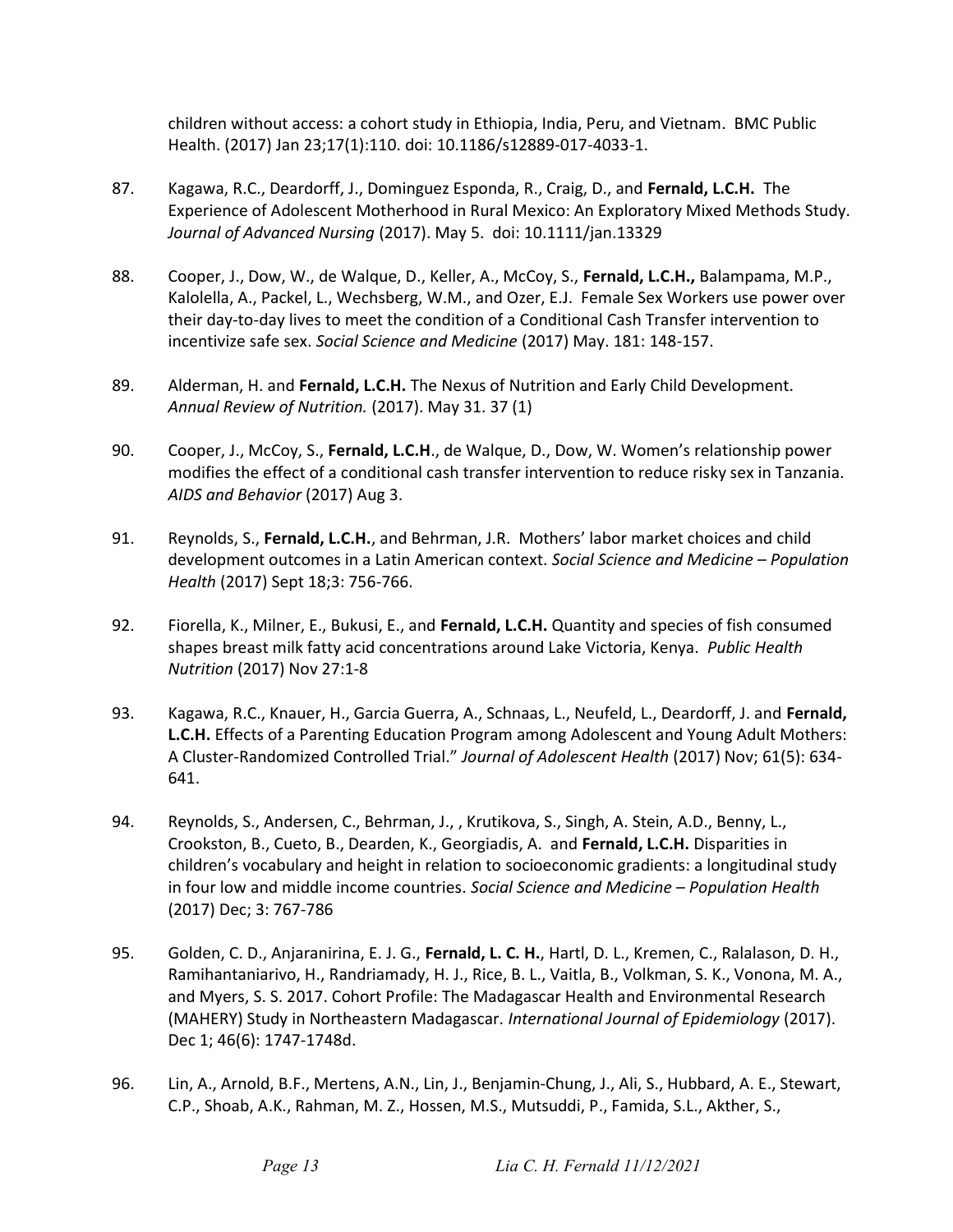Rahman, M., Parvez, S.M., Unicomb, L., Dhabhar, F.S., Kariger, P.K., Fernald, L.C.H., Colford, J.M., Luby, S. Effects of a water quality, sanitation, handwashing and nutritional intervention on telomere length among children in Bangladesh. eLife (2017) Oct 5; 6.

- 97. Milner, E., Fiorella, K., Mattah, B.J., Bukusi, E. and Fernald, L.C.H. Timing, intensity, and duration of household food insecurity is associated with early childhood development in Kenya Maternal and Child Nutrition (2017) Oct 23.
- 98. Bundy, D.A.P., de Silva, N., Horton, S., Patton, G.C., Schultz, L., Jamison, D.T.; Disease Control Priorities-3 Child Adolescent Health and Development Authors Group. Investment in child and adolescent health and development: key messages from Disease Control Priorities, 3<sup>rd</sup> Edition. Lancet. (2017) Nov 16.
- 99. Flynn, E., Chung, E., Ozer, E.J. and Fernald, L.C.H. Maternal depression and child behavior in Mexican women and their children. International Journal of Environmental Research and Public Health (2017) Dec 18; 14(12).
- 100. Knauer, H.A., Ozer, E.J., Dow, W. and Fernald L.C.H. Responsive parenting practices in indigenous and non-indigenous Mexican communities. International Journal of Environmental Research and Public Health (2017) Dec 25; 15(1).
- 101. Fuster, V., Fraser, J., Snair, M., Vedanthan, R., Dzau, V.; Committee on Global Health and the Future of the United States: A Report of the National Academies of Sciences, Engineering and Medicine. J Am Coll Cardiol (2017) Dec 26; 70(25): 3140-3156.
- 102. Roy, A., Fuentes-Afflick, E., Fernald, L.C.H., Young, S. Pica is prevalent and strongly associated with iron deficiency among Hispanic pregnant women living in the United States. Appetite (2018). Jan 1.
- 103. Rehkopf, D.H., Burmaster K, Landefeld J, Adler-Milstein S, Flynn E, Acevedo MC, Jones-Smith J, Adler N, Fernald L.C.H. The impact of a private sector living wage intervention on cardiovascular disease risk factors in a middle income country. BMC Public Health (2018) Jan 25;18(1):179.
- 104. Null, C., Stewart, C.P., Pickering, A.J., Dentz, H.N., Arnold, B.F., Arnold, C.D., Benjamin-Chung, J., Clasen, T., Dewey, K.G., Fernald, L.C.H., Hubbard, A.E., Kariger, P., Lin, A., Luby, S.P., Mertens, A., Njenga,S.M., Nyambane, G., Ram, P.K., and Colford, J.M. Effects of water quality, sanitation, handwashing and nutritional interventions on diarrhoea and child growth in rural Kenya: A cluster randomized trial. Lancet Global Health (2018) Mar;6(3):e316-e329.
- 105. Luby, S., Mahbubur Rahman; Benjamin F Arnold, PhD; Unicomb Leanne, PhD; Sania Ashraf, MPH; Peter J Winch, PM; Christine P Stewart, PhD; Farzana Begum, MPH; Faruqe Hussain, MSS; Jade Benjamin-Chung; Elli Leontsini; Abu M Naser; Sarker M Parvez; Alan E Hubbard; Audrie Lin; Fosiul A Nizame; Kaniz Jannat; Ayse Ercumen; Pavani K Ram; Kishor K Das; Jaynal Abedin; Thomas F Clasen; Kathryn G Dewey; Fernald, L.C.H., PhD; Clair Null;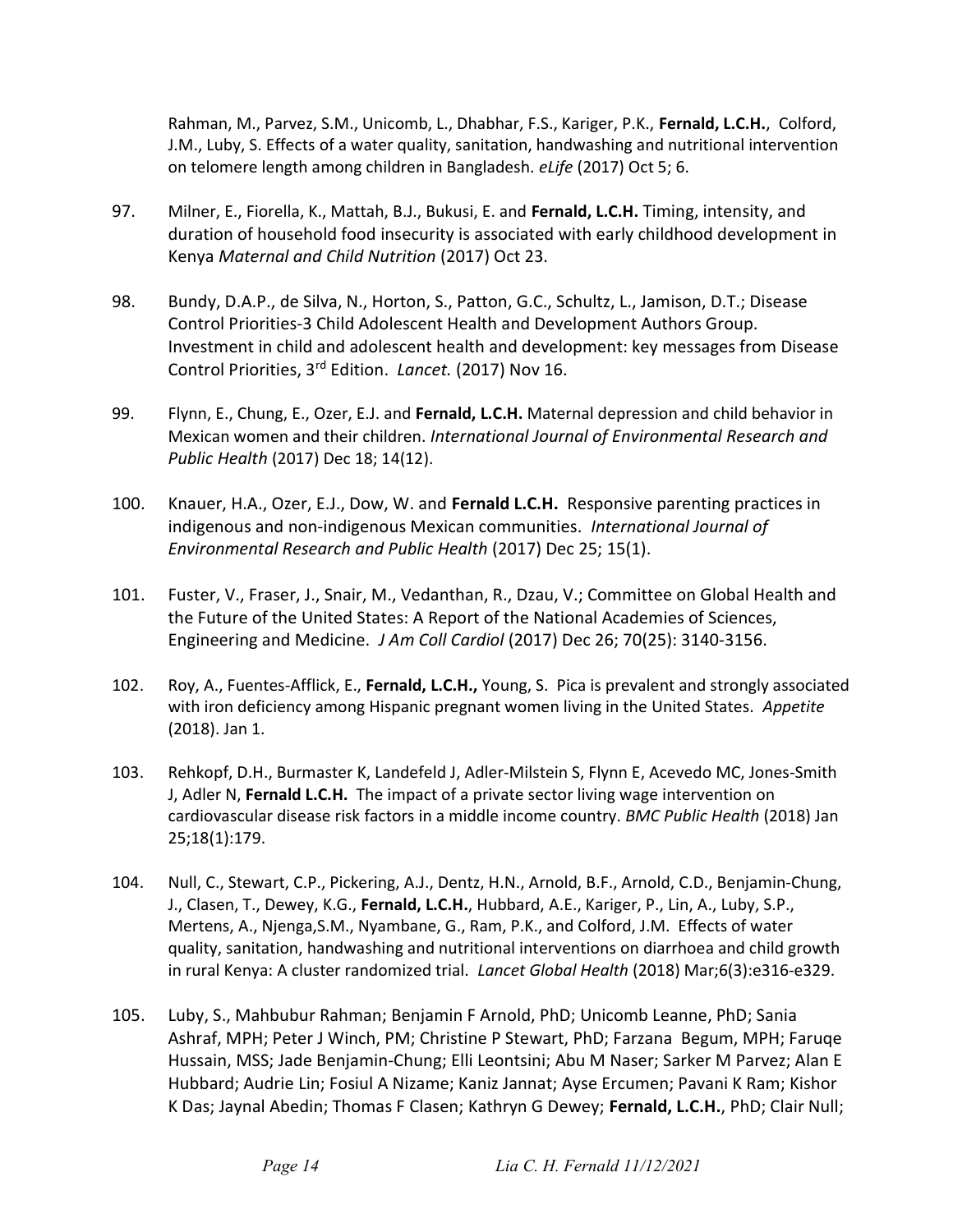Tahmeed Ahmed; John M Colford. Effects of water quality, sanitation, handwashing and nutritional interventions on diarrhoea and child growth in rural Bangladesh: A cluster randomized trial. Lancet Global Health (2018) Mar;6(3):e302-e315.

- 106. Stewart, C.P., Kariger, P., Fernald, L.C.H., Pickering, A.J., Arnold, C.D., Arnold, B.F., Hubbard, A.E., Dentz, H.N., Lin, A., Meerkerk, T.J., Milner, E., Swarthout, J., Colford, J.M., Null, C. Effects of water, sanitation, handwashing, and nutritional interventions on child development: a cluster-randomized controlled trial in rural Kenya. Lancet Child and Adolescent Health (2018) Apr;2(4):269-280.
- 107. Tofail, F., Fernald, L.C.H., Das, K.K., Rahman, M., Unicomb, L., Arnold, B.F., Ashraf, S., Winch, P.J., Kariger, P.K., Stewart, C.P., Colford, J.M., Luby, S.P. The effects of single and combined water, sanitation, hand washing and nutrition interventions on developmental outcomes of young children in rural Bangladesh. Lancet Child and Adolescent Health (2018) Apr;2(4):255-268.
- 108. Reynolds, S., Fernald, L.C.H., Deardorff, J. and Behrman, J. Family structure and child development: a longitudinal analysis of household transitions involving fathers and grandparents. Demographic Research (2018) 38: 1777-1814.
- 109. Özler, B., Fernald, L.C.H., Kariger, P., McConnell, C., Neuman, M. Combining pre-school teacher training with parenting education: A cluster-randomized controlled trial. Journal of Development Economics (2018) 133: 448-467.
- 110. Kowalaski, A., Behrman, J., Crookston, B., Fernald, L.C.H., Georgiadis, A., and Stein A. Linear growth through 12 years is weakly associated with language and math achievement scores at age 12 years in four low- or middle-income countries. Journal of Nutrition (2018) 1;148(11):1852-1859.
- 111. Knauer, H.A., Ozer, E.J., Dow, W. and Fernald L.C.H. Parenting quality at two developmental periods in early childhood and their association with child development in Mexico. Early Childhood Research Quarterly (2019) 47: 396-404.
- 112. Weber, A., Fernald, L.C.H., Galasso, E. The perils of scaling up: Long term effects of a community nutrition program in Madagascar. Maternal and Child Nutrition (2019) Jan;15 Suppl 1:e12715
- 113. Knauer, H., Jakiela, P., Ozier, O., Aboud, F. and Fernald L.C.H. Enhancing young children's language acquisition through dialogic reading and local-language storybooks: a randomized trial in rural Kenya. Early Childhood Research Quarterly (2019) Apr 30.
- 114. Fiorella, K., Gavenus, E.R., Milner, E.M., Moore, M., Wilson-Anumudu, F., Adhiambo, F., Mattah, B., Bukusi, E. and Fernald, L.C.H. Evaluation of a social-network intervention on child feeding practices and caregiver knowledge. Maternal and Child Nutrition (2019) Jan 24: e12782.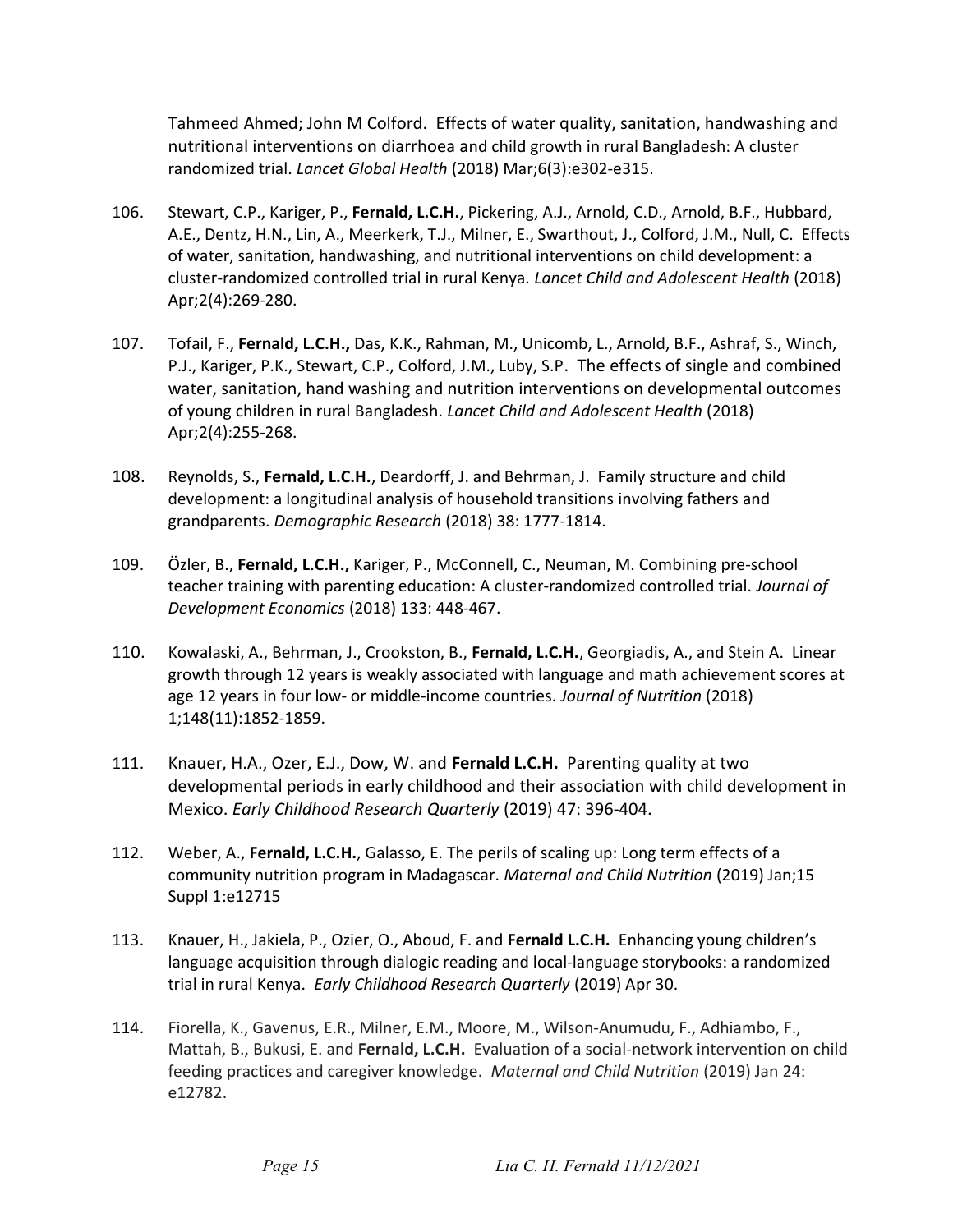- 115. Golden, C.D., Vaitla, B., Ravaoliny, L., Vonona, M.A., Anjaranirina, E.J.G., Randriamady, H.J., Glahn, R.P., Guth, S.E., Fernald, L.C.H., Myers, S.S. Seasonal trends of nutrient intake in rainforest communities of north-eastern Madagascar. Public Health Nutrition (2019)
- 116. Knauer, H., Jakiela, P., Ozier, O., Kariger, P. and Fernald L.C.H. Multilingual Assessment of Early Childhood Development in Low- and Middle- Income Countries: Prediction and Measurement of School Readiness in Multilingual a Context. Developmental Science (2019)
- 117. Jain, A., Fernald, L.C.H., Smith, K.R., Subramanian, S.V. Latrine ownership in rural India: exploring the possible social determinants. Int J Environ Res Public Health (2019) Feb 28;16(5).
- 118. Nimmagadda, S., Gopalkrishnan, L., Avula, R., Diamond-Smith, N., Fernald, L.C.H., Jain, A., Mani, S., Menon, P., Nguyen, P. H., Park, H., Patil, S., Singh, P., and Walker, D. Effects of an mHealth intervention for community health workers on maternal and child nutrition and health service delivery in India: Study protocol for a quasi-experimental mixed methods evaluation BMJ Open (2019) Mar 27;9(3):e025774
- 119. Luoto, J.E., Lopez Garcia, I., Aboud, F., Fernald, L.C.H., Singla, D. Testing Means to Scale Early Childhood Development Interventions in Rural Kenya: The Msingi Bora Study Design and Protocol BMC Public Health (2019) Mar 4;19(1):259.
- 120. Bajaj, S., Menon, P., Nguyen, P., Avula, R., Mani, S., Gopalakrishnan, L., Nimmagadda, S., Patil, S., Fernald, L.C.H., and Walker, D. Use of situational vignettes helps assess the competence of Frontline Workers (FLW) in nutrition counseling programs. Curr Dev Nutr 2019, 13;3(Suppl 1)
- 121. Vieira, A., Machado, M., do Amaral Gubert, F., Pereira Morais, A.P., Paula Sampaio, Y., Saintrain, M., Cameron, D., Reynolds, S., Ram, T., and Fernald, L.C.H. What is the relative impact of Primary Health Care quality and Conditional Cash Transfer Program in child mortality?" Canadian Journal of Public Health (2019)
- 122. Galasso, E., Weber, A., Stewart, C. P., Ratsifandrihamanana, L. and Fernald, L.C.H. Impact of MAHAY trial on child growth and development outcomes: a cluster-randomized trial. Lancet Global Health (2019).
- 123. Chung, E.O., Omollo, D.O., Mattah, B., Hickey, M.D., Salmen, C.R., Milner, E.M., Bukusi, E. Brashares, J.S., Young, S.L., Fernald, L.C.H., Fiorella, K. Characteristics of Pica Behaviors Among Women in Western Kenya. Int J Env Res Publ Health (2019).
- 124. Sania, A., Sudfeld, C., Goodarz Danaei, Günther Fink, Dana Charles McCoy, Zhaozhong Zhu, Mehmet Akman, Shams Arifeen, Maureen Black, Alemtsehay Bogale, Joseph Braun, Nynke van den Broek, Paulita Duazo, Christopher Duggan, Lia C. H. Fernald, Melissa Gladstone, Jena Hamadani, Alexis Handal, Sioban Harlow, Christopher Kuzawa, Ingrid Kvestad, Lindsey Locks, Karim Manji, Honorati Masanja, Alicia Matijasevich, Christine McDonald, Rose McGready, Darsi Santos, Leticia Santos, Dilsad Save, Roger Shapiro, Barbara Stoecker, Tor Strand, Sunita Taneja, Martha-Maria Tellez-Rojo, Fahmida Tofail, Ilona Verena, Aisha Yousafzai, Majid Ezzati,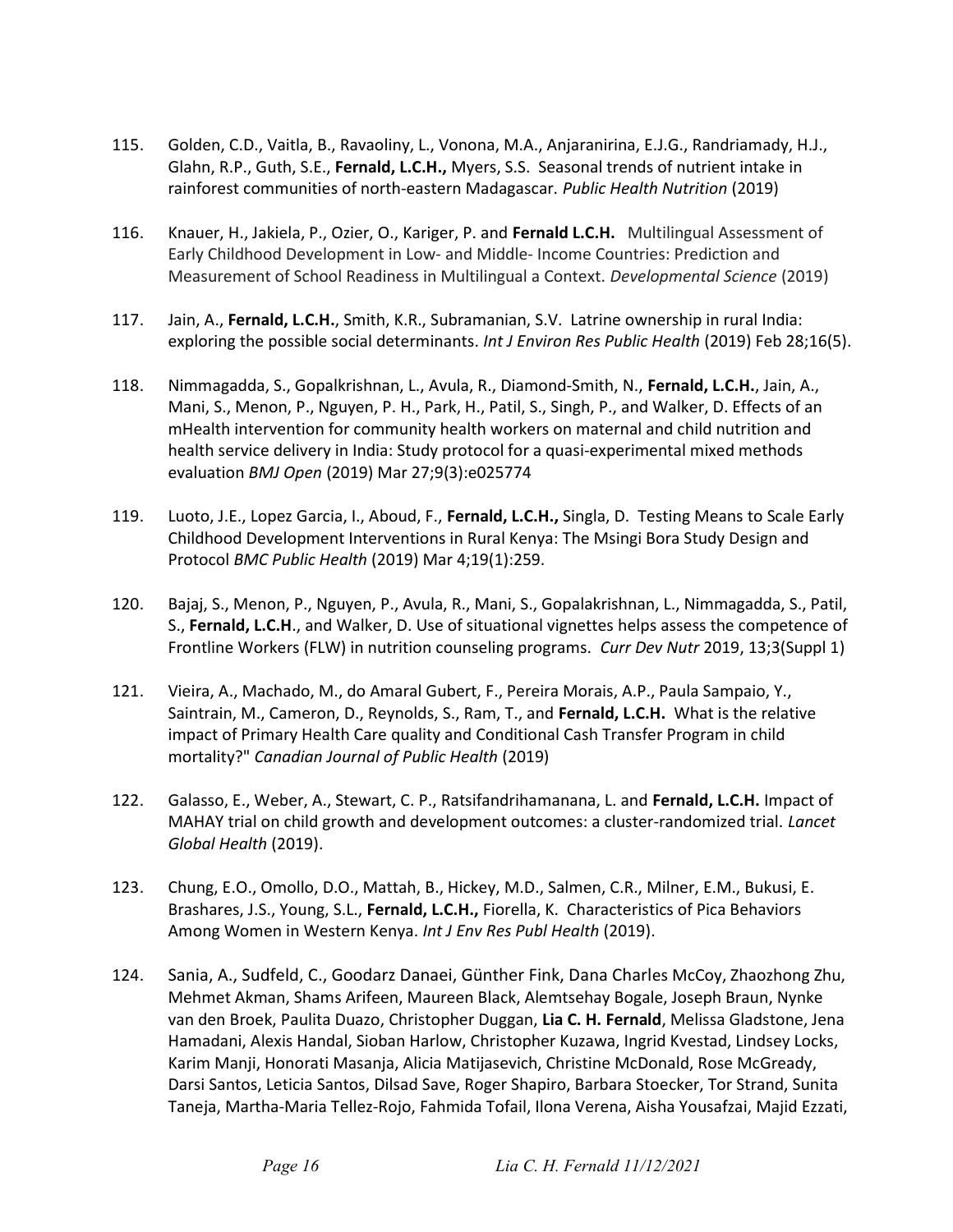Wafaie Fawzi. Early life factors of motor, cognitive, and language development: a pooled analysis of prospective cohorts. BMJ Open (2019)

- 125. Vieira, A., Machado, M., do Amaral Gubert, F., Pereira Morais, A.P., Paula Sampaio, Y., Saintrain, M., Cameron, D., Reynolds, S., Ram, T., and Fernald, L.C.H. Heterogeneity in primary health care services after implementation of quality improvement policy in Brazil. Family Practice (2019)
- 126. Fernald, L.C.H. and Gosliner, W. Alternatives to SNAP: Global approaches to addressing childhood poverty and food insecurity. American Journal of Public Health (2019).
- 127. Fernald, L.C.H. and Pitchik, H.O. Necessity of using direct measures of child development. Lancet Global Health (2019).
- 128. Chung, E.O., Fernald, L.C.H., Galasso, E., Ratsifandrihamanana, and Weber, A.M. Caregiver perceptions of child development in rural Madagascar: a cross-sectional study. BMC Public Health. (2019)
- 129. Weber, A.M., Rubio-Codina, M., Walker, S.P., van Buuren, S., Eekhout, I., Grantham-McGregor, S.M., Araujo, M.C., Chang, S.M., Fernald, L.C.H., Hamadani, J.D., Hanlon, C., Karam, S.M., Lozoff, B.M., Ratsifandrihamanana, Richter, L., Black, M.M. The D-score: a metric for interpreting the early development of infants and toddlers across global settings. BMJ Global Health. (2019)
- 130. Stewart, C. P., Fernald, L.C.H., Arnold, C., Weber, A., and Galasso, E. Impact of lipid-based supplementation on child anemia and micronutrient status in Madagascar: a multi-arm cluster randomized controlled trial J Nutrition (2020)
- 131. Gopalakrishnan, L., Buback, L., Walker, D., Fernald, L.C.H., and Diamond-Smith, N. Using mHealth to improve health care delivery in India: A qualitative examination of the perspectives of community health workers and beneficiaries. PLoS ONE (2020)
- 132. Milner, E.M., Kariger, P., Pickering, A.J., Stewart, C.P., Byrd, K., Lin, A., Rao, G., Achando, B., Dentz, H.N., Null, C., Fernald, L.C.H. Association between malaria infection and early childhood development mediated by anemia in rural Kenya. Int J Environ Res Public Health Feb 2;17(3):902 (2020)
- 133. Avula, R., Menon, P., Bajaj, S., Mani, S., George, N., Gopalakrishnan, L., Patil, S., Nimmagadda, S., Diamond-Smith, N., Fernald, L.C.H., and Walker, D. Factors influencing roll-out of an mhealth intervention in India: results from a dynamic and responsive process evaluation. Current Developments in Nutrition, Volume 4, Issue Supplement\_2 (2020).
- 134. Avula, R., Menon, P., Bajaj, S., Saxena, M., Deshpande, S., Gopalakrishnan, L., Patil, S., Nimmagadda, S., Diamond-Smith, N., Fernald, L.C.H., and Walker, D. M-health intervention has the potential to alleviate constraints in using administrative data systems for improving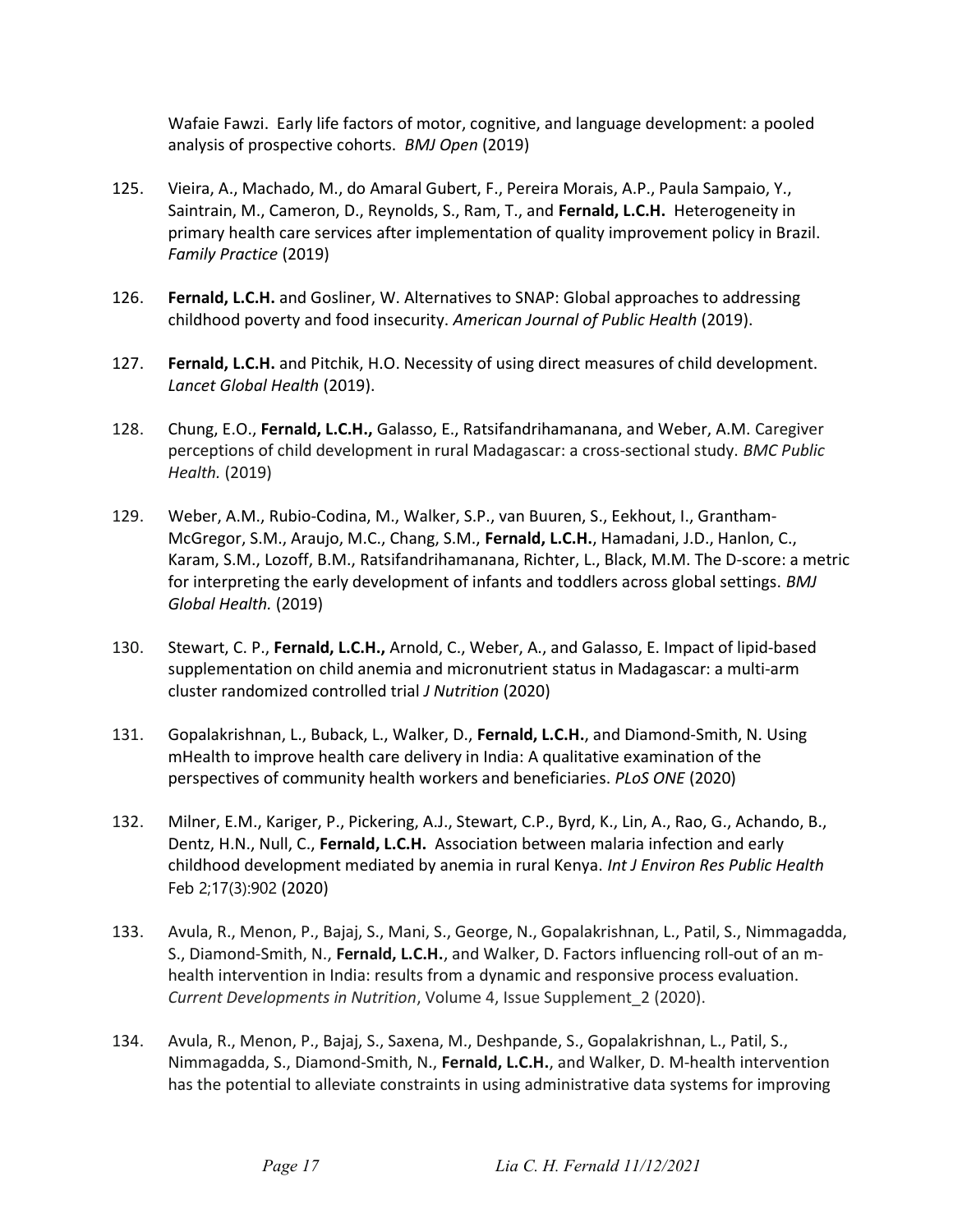service delivery in India. Current Developments in Nutrition, Volume 4, Issue Supplement\_2, (2020).

- 135. Patil, S., Nimmagadda, S. Gopalakrishnan, L, Avula, R., Bajaj, S., Diamond-Smith, N., Fernald, L., Menon, P., Walker, D. Mobile technology integrated into a large-scale nutrition program enables age-appropriate home visits and counseling for mothers of infants in India. Current Developments in Nutrition, Volume 4, Issue Supplement\_2 (2020).
- 136. Pitchik, H., Chung, E., and Fernald, L.C.H. Cross-cultural research on child development and maternal mental health in low- and middle-income countries. Current Opinion in Behavioral Sciences. Dec;36:90-97 (2020).
- 137. Akter, F., Rahman, M., Pitchik, H.O., Winch, P.J., Fernald, L.C.H., Huda, T., Jahir, T., Amin, R., Das, J., Hossain, K., Shoab, A.K., Khan, R., Yeasmin, F., Sultana, J., Luby, S.P., Tofail, F. Adaptation and integration of psychosocial stimulation, maternal mental health, and nutritional interventions for pregnant and lactating women in rural Bangladesh. Int J Environ Res Public Health Aug 27;17(17):6233 (2020)
- 138. Yeasmin, F., Winch, P., Hwang, S., Leontsini, E., Jahir, T., Das, J., Amin, M., Hossain, M., Huda, T., Akter, F., Shoab, A., Tofail, F., Mridha, M., Sultana, J., Pitchik, H., Fernald, L.C.H., Luby, S., Rahman, M. Exploration of attendance, active participation, and behavior change in a groupbased maternal and child health, nutrition, and child stimulation intervention 2021 Jan 18:tpmd200991 (2021)
- 139. Luoto, J.E., Lopez Garcia, I., Aboud, F.E., Singla, D.R., Fernald, L.C.H., Pitchik, H.O., Saya, U. Group-based parenting interventions to promote child development in rural Kenya: a randomized effectiveness trial. Lancet Global Health Mar;9(3):e309-e319 (2021)
- 140. Jain, A., Walker, D.M., Avula, R., Diamond-Smith, N., Gopalakrishnan, L., Menon, P., Nimmagadda, S., Patil, S.R., and Fernald L.C.H. Anganwadi worker time use in Madhya Pradesh, India: a cross-sectional study. BMC Health Serv Res. Dec 7;20(1):1130 (2020)
- 141. Pitchik, H.O., Tofail, F., Akter, F., Sultana, J., Shoab, A.K., Huda, T. M.., Rahman, M. Jahir, T., Amin, M. R., Hossain, M.K., Das, J.B., Chung, E., Byrd, K.A., Yeasmin, F., Forsyth, J.E., Mridha, M.K., Stewart, C.P., Winch, P.J., Luby, S.P., Fernald, L.C.H. A holistic approach to promoting early child development: a cluster randomized trial of a group-based, multicomponent intervention in rural Bangladesh. BMJ Global Health (2021)
- 142. Nguyen, T., Sokal-Gutierrez, K., Lahiff, M., Fernald, L.C.H., and Ivey, S.L. Early childhood factors associated with obesity age 8 in Vietnamese children: The Young Lives Cohort Study. BMC Public Health Feb 5;21(1):301 (2021)
- 143. Esaryk, E.E., Reynolds, S.A., Fernald, L.C.H., Jones, A.D. Associations of agricultural biodiversity and child diet diversity are strongest among poor subsistence-oriented households in Ethiopia and Vietnam Public Health Nutrition (in press)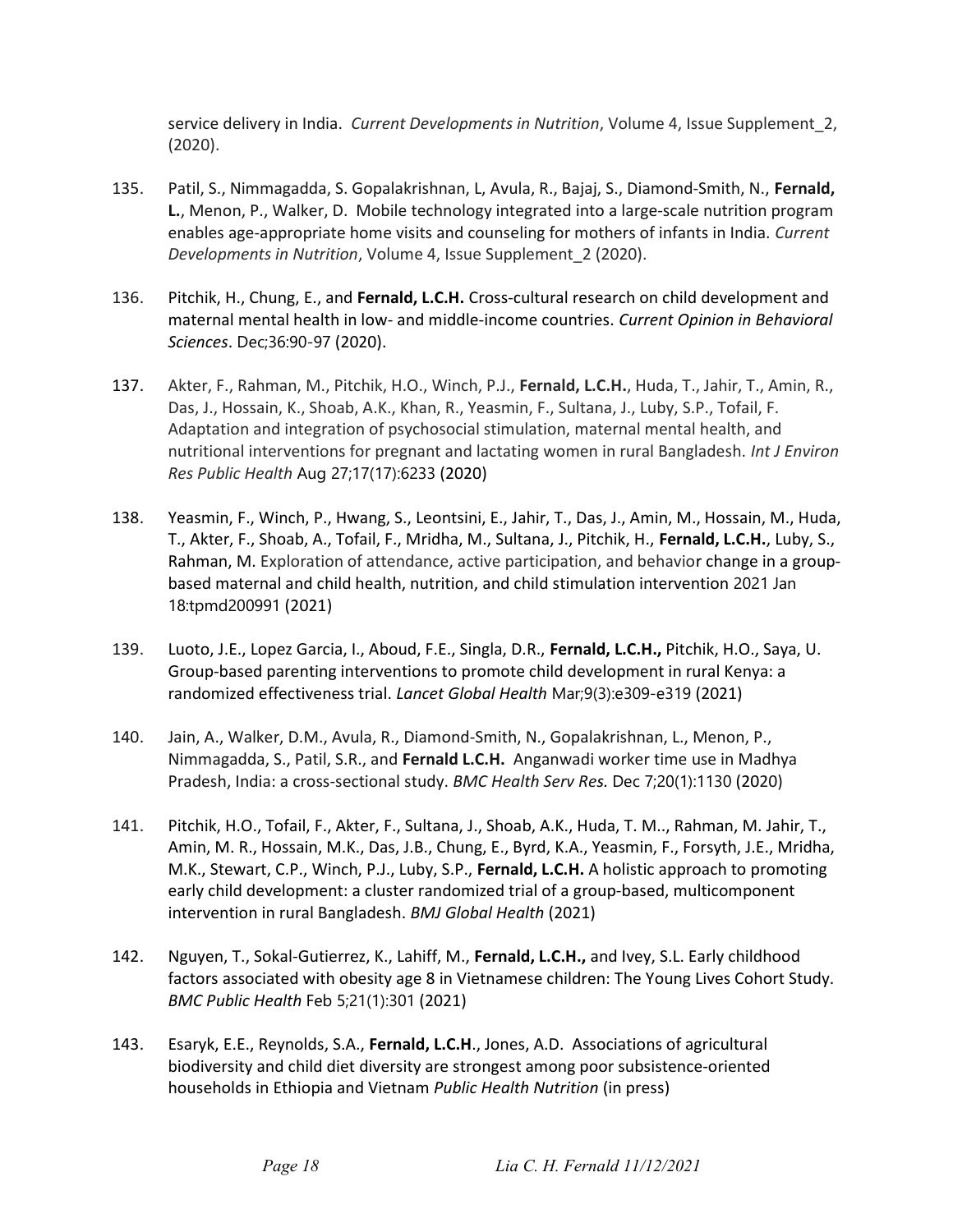- 144. Pitchik, H., Tofail, F., Akter, F., Sultana, J., Shoab, A.K., Huda, T.M.N., Forsyth, J.E., Kaushal, N., Amin, M. R., Jahir, T., Yeasmin, F., Khan, R., Das, J.B., Hossain, K., Hasan, M.R., Rahman, M., Winch, P.J., Luby, S.P., and Fernald, L.C.H. Effects of the COVID-19 pandemic on maternal mental health and the child caregiving environment on families in rural Bangladesh. Child Development (2021)
- 145. Jahir, T., Winch, P.J., Leontsini, E., Hwang, S., Yeasmin, F., Hossain, K., Das, K.B., Ruhul Amin, Tarique Mohammad Nurul Huda, Jesmin Sultana, Rizwana Khan, Fahmida Akter, Abul Kasham Shoab, Rezaul Hasan, Helen O. Pitchik, Fahmida Tofail, Lia C.H. Fernald, Stephen P Luby, Mahbubur RahmanSuccess Factors for Community Health Workers in Implementing an Integrated Group-Based Child Development Intervention in Rural Bangladesh. Int J Environ Res Public Health (2021).
- 146. Lopez Garcia, I., Fernald, L.C.H., Aboud, F.E., Otieno, R., Alu, E., Luoto, J.E. Early childhood development (ECD); parenting intervention; rural western Kenya; father involvement; pathways of influence (in revision)
- 147. Lin, A., Arnold, B.F., Mertens, A.N., Lin, J., Benjamin-Chung, J., Ali, S., Hubbard, A. E., Stewart, C.P., Shoab, A.K., Rahman, M. Z., Hossen, M.S., Mutsuddi, P., Famida, S.L., Akther, S., Rahman, M., Parvez, S.M., Unicomb, L., Dhabhar, F.S., Kariger, P.K., Fernald, L.C.H., Luby, S., Colford, J.M. Telomere length is associated with growth in children in rural Bangladesh. eLife (in press)
- 148. Lin, A., Mertens, A.N., Tan, S., Rahman, M.Z., Hester, L., Kim, L., Arnold, BF. Karim, M.R., Shahriar, S. Ali, S., Shoab, A.K., Hossen, M.S., Mutsuddi, P., Famida, S.L., Akther, S., Rahman, M., Unicomb, L., Butzin-Dozier, Z., Hemlock, C., Hubbard, A.E., Stewart, C.P., Fernald, L.C.H., Colford Jr., J.M., Luby, S.P., and Dhabhar, F.S. Effects of drinking water, sanitation, handwashing, and nutritional interventions on immune status in young children: a clusterrandomized controlled trial in rural Bangladesh. (in revision)
- 149. Avula, R., Bajaj, S., Mani, S., Gopalakrishnan, L., Diamond-Smith, N., Patil, S., Nimmagadda, S., George, N., Fernald, L.C.H., Walker, D., and Menon, P. It's not just a phone: Multiple factors affect the integration and use of a technology intervention in a large-scale nutrition program. Global Health: Science and Practice. (in press)
- 150. Prado, E.L., Arnold, C.D., Wessels, K.R., Stewart, C.P., Abbeddou, S., Adu-Afarwuah, S., Arnold, B., Ashorn, P. Ashorn, U,. Becquey, E, ... Fernald, L.C.H.... and Dewey, K. Smallquantity lipid-based nutrient supplements for children age 6-24 months: a systematic review and individual participant data meta-analysis of effects on developmental outcomes and effect modifiers. American Journal of Clinical Nutrition. (in press)
- 151. Wessels, K.R., Arnold, C.D., Stewart, C.P., Prado, E.L., Abbeddou, S., Adu-Afarwuah, S. Arnold, B., .... Fernald, L.C.H., ... and Dewey, K. Characteristics that modify the effect of small-quantity lipid-based nutrient supplementation on child anemia and micronutrient status: an individual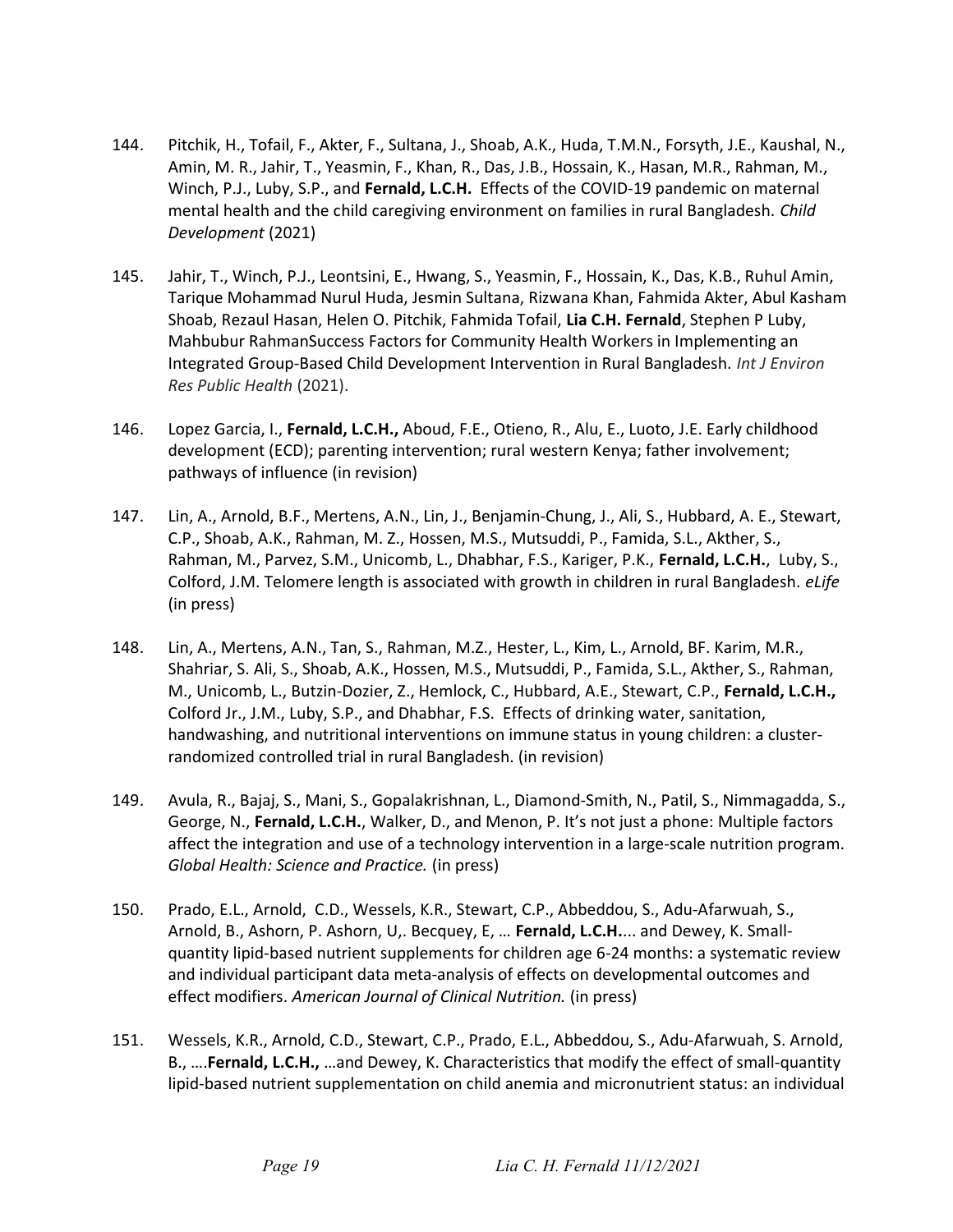participant data meta-analysis of randomized controlled trials. American Journal of Clinical Nutrition. (in press)

- 152. Dewey, K., Wessells, K.R., Arnold, C.D., Prado, E.L., Abbeddou, S., Adu-Afarwuah, S. Arnold, B., ….Fernald, L.C.H., …and Stewart, C.P. Characteristics that modify the effect of smallquantity lipid-based nutrient supplementation on child growth: an individual participant data meta-analysis of randomized controlled trials. American Journal of Clinical Nutrition. (in press)
- 153. Diamond-Smith, Gopalakrishnan, L., Patil, S., Fernald, L.C.H., Menon, P., Walker, D. and El Ayadi, A. Temporary childbirth migration: the ignored gap in the continuum of care in India (in press)

### Book chapters and other peer-reviewed work (16 total)

- 1. Grantham-McGregor, S.M. and Fernald, L.C. (1996). A synthesis of findings from a study of severely malnourished Jamaican children: their behaviour, cognitive development, and long term response to psycho-social intervention. In Pollitt, E. (Ed.), Intervention studies of malnourished children in Latin America. Pan American Health Organization, Washington D.C.
- 2. Fernald, L.C. (1997). Iodine deficiency and mental development in children. In Grantham-McGregor, S.M. (Ed.), Nutrition, Health, and Child Development: Research Advances and Policy Implications. Pan American Health Organization, Washington D.C. 234-255.
- 3. Grantham-McGregor, S.M. and Fernald, L.C. (1998). Stunting and mental development. Paper prepared for ACC/SCN's Commission on the Nutritional Challenges of the 21<sup>st</sup> Century.
- 4. Grantham-McGregor, S.M., Ani, C. and Fernald, L.C. (2001). The role of nutrition in intellectual development. In R. Sternberg and E. Grigorenko (Eds.), Environmental Effects on Cognitive Abilities, Cambridge: Lawrence Erlbaum Associates. (ISBN: 0-8058-3183-5)
- 5. Opuni, M., Bertozzi, S., Fernald, L.C., Gutierrez, J.P., DeMaria, L., Noriega, S. and Morrison, K. (2002). Randomized trials of HIV prevention interventions in developing countries. State of the Art: AIDS and Economics, Chapter 10, pages 75-83. International AIDS and Economics Association and UNAIDS.
- 6. Fernald, L.C., Olaiz, G.O. and Gertler, P.J. (2005). The Medium Term impact of Oportunidades on Obesity and Chronic Disease in Rural Areas. Cuernavaca (México): Instituto Nacional de Salud Pública.
- 7. Gertler, P.J. and Fernald, L.C. (2005). The Medium term impact of Oportunidades on Child Development in Rural Areas. Cuernavaca (México): Instituto Nacional de Salud Pública.
- 8. Fernald, L.C. (2005). Obesity and Chronic Disease in the Developing World. Washington DC: World Bank Background Paper.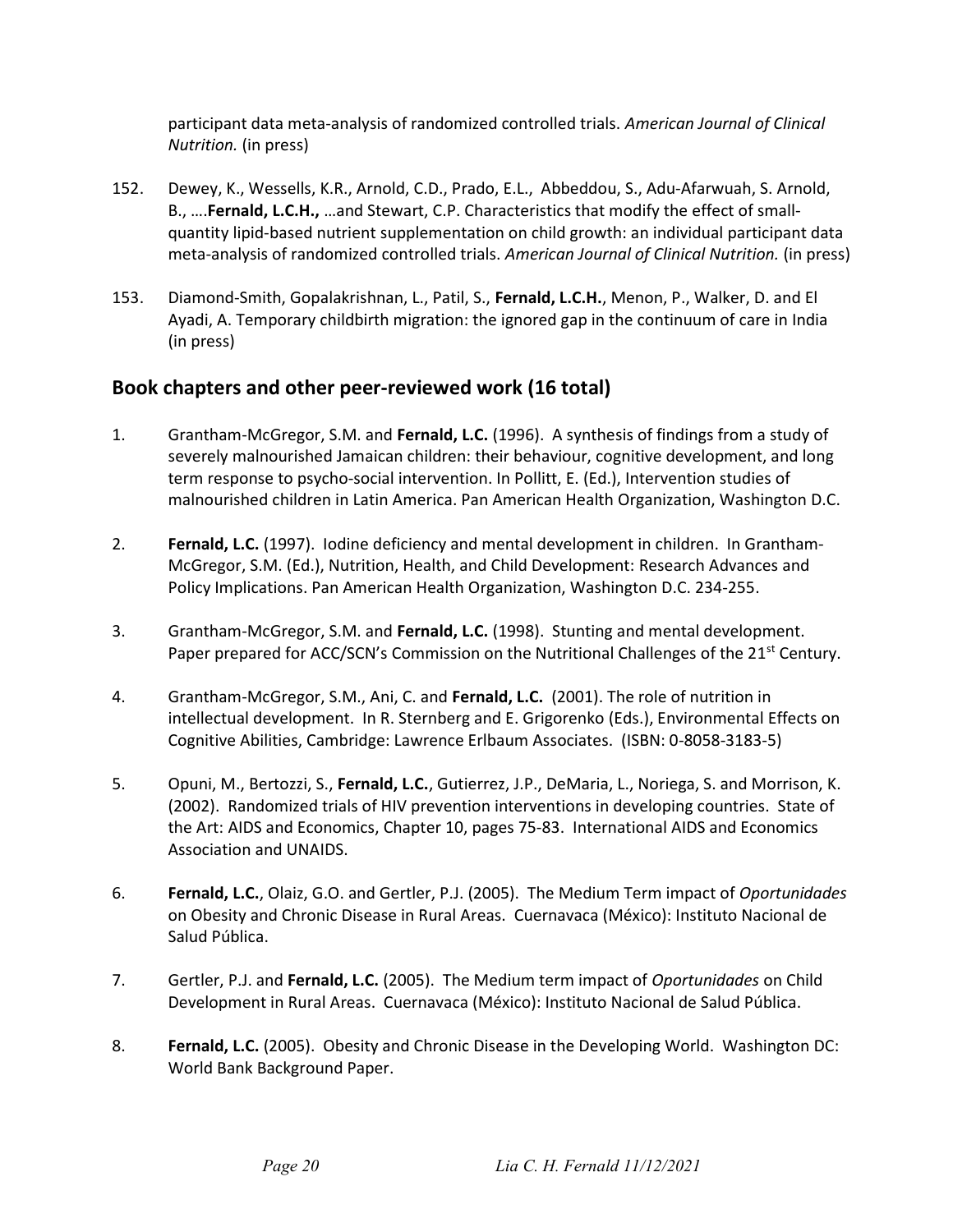- 9. **Fernald, L.C.**, Raikes, H.A., and Dean, R. (2006) Summary of Child Development Assessments and Applications to Evaluations in the Developing World. Washington DC: World Bank Background Paper.
- 10. Weber, A. Ratsifandrihamanana, L., Fernald, L.C.H., Ranaivo, V. (2008) Summary of Child Development Results from 2007 Madagascar Survey.
- 11. Behrman, J.R., Fernald, L.C., Gertler, P.J., Neufeld, L.M. and Parker, S. (2008) Longer-run effects after almost a decade on child development, education and nutrition of exposure of infants and toddlers to Oportunidades since program start. Cuernavaca (México): Instituto Nacional de Salud Pública.
- 12. Fernald, L.C.H., Gertler P.J., and Hidrobo, M. (2012) "Conditional cash transfer programs: effects on growth, health and development in young children." The Oxford Handbook on Poverty and Child Development. Oxford: Oxford University Press. Valerie Malholmes and Rosalind King, Editors. pp. 569-600
- 13. Behrman, J.R., Engle, P. and Fernald, L.C.H. (2013) "Preschool programs in Developing Countries." Chicago: University of Chicago Press. Education Policy in Developing Countries: What do we know, and what should we do to understand what we don't know? Paul Glewwe, Ed. pp. 65-106.
- 14. Alderman, H., Behrman, J.R., Glewwe, P., Fernald, L.C.H., and Walker, S. Chapter 4: Physical Growth and Child Development. In: Bundy DAP, Silva Nd, Horton S, Jamison DT, Patton GC, editors. Child and Adolescent Health and Development. 3rd edition. Washington (DC): The International Bank for Reconstruction and Development / The World Bank; (2017) Nov 20. Chapter 7.
- 15. De Walque, D., Fernald, L.C.H., Hidrobo, M., and Gertler, P. Cash transfers and Child and Adolescent Development. In: Bundy DAP, Silva Nd, Horton S, Jamison DT, Patton GC, editors. Child and Adolescent Health and Development. 3rd edition. Washington (DC): The International Bank for Reconstruction and Development / The World Bank; (2017) Nov 20. Chapter 23. http://dcp-3.org/chapter/2472/cash-transfers-and-child-and-adolescentdevelopment
- 16. Spencer, G.J., Hidrobo, M., de Walque, D., Gertler, P. and Fernald, L.C.H. A Deeper Look: cash transfer programs. Public Health Nutrition: Essentials for Practitioners. Johns Hopkins Press (2020).

### Books (3 total)

1. Fernald, L.C.H., Prado, E., Kariger, P., and Raikes, A. A Toolkit for Measuring Early Childhood Development (2017). Washington D.C.: The World Bank. Available at: https://openknowledge.worldbank.org/bitstream/handle/10986/29000/WB-SIEF-ECD-MEASUREMENT-TOOLKIT.pdf?sequence=1&isAllowed=y